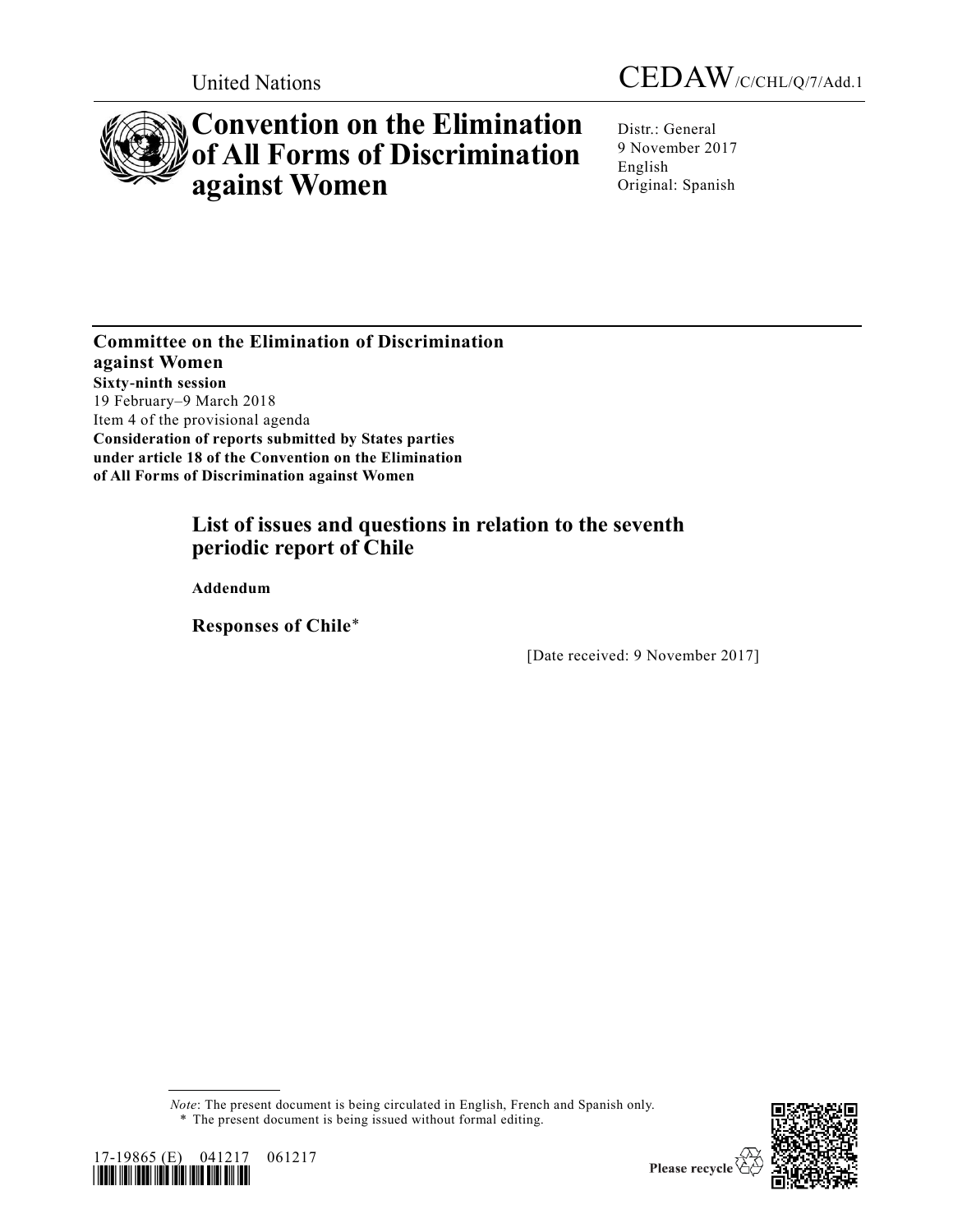## **General**

1. With regard to civil society participation under Act No. 20.500, the Ministry for Women and Gender Equity (MMEG) and the National Service for Women and Gender Equity (SERNAMEG) have since 2015 had a Civil Society Council (COSOC), consultative in nature, comprising representatives of non-profit organizations whose missions are related to the policies, plans and programmes carried out by the Ministry, these organizations being chosen by their peers in order to strengthen the relations between organized civil society and the Ministry and Service and make citizen participation an integral part of the processes of design, implementation and review of public management.

2. The Government's seventh periodic report was presented to civil society at an event on 24 November 2016 at which organizations active in the area of women's human rights were represented. In addition, on 31 August 2017 a discussion was held to disseminate the list of issues and encourage civil society participation in the periodic report procedure. The organizations that attended both activities are listed in the Annex.

3. The National Human Rights Institute (INDH) was not consulted in the preparation of the report, given that it is presenting its own report to the Committee. Also, in accordance with article 3(1) of Act No. 20.405, the Institute prepares an annual report, which is submitted to the President of the Republic, the National Congress and the President of the Supreme Court, setting out the national human rights situation and its recommendations, which report is duly noted by the various State agencies.

## **Visibility of the Convention**

4. The national courts have referred to provisions of the Convention on a number of occasions. Pursuant to the information supplied by the Constitutional Court, the rulings that the Court handed down during the 2010–2017 period included the following: (i) No. 3729-17 (28/08/2017), with respect to the bill to regulate decriminalization of voluntary termination of pregnancy on three grounds and (ii) No. 2830-15 (08/05/2015), relating to an injunction of non-applicability, on the ground of unconstitutionality with respect to article 4 of Act 19,531, of medical leave benefits granted that could be discriminatory.

5. Also, according to information supplied by the Judiciary for 2012–2016, the following rulings were handed down by higher courts: (i) Supreme Court, No. 92.795-2016, (01/12/2016); (ii) Supreme Court, No. 22.405-2014, (30/10/2015); (iii) Appeals Tribunal of Punta Arenas, No.  $116-2011$  (20/01/2012); (iv) Appeals Tribunal of Iquique, No. 859-2016; (v) Appeals Tribunal of Punta Arenas, No. 131- 2016 (13/10/2016); (vi) Appeals Tribunal of Punta Arenas, No. 880-2015 (14/11/2015); (vii) Appeals Tribunal of Copiapó, No. 260-2014 (16/09/2014); (viii) Appeals Tribunal of Temuco, No. 120-2012 (04/07/2012); (ix) Appeals Tribunal of Punta Arenas, No. 163-2015 (04/12/2015).

6. A few examples from the courts of first instance are: (i) The Santiago Protective Measures Centre, Labour Inspection Regulation (RIT) F-8872-2012 (12/08/2013); (ii) Temuco Labour Court, RIT 0-683-2015 (26/01/2016), (iii) Fourth Oral Criminal Trial Court of Santiago, RIT 84-2011 (30/03/2012), and (iv) Guarantee Court of Iquique, RIT 4704-2016 (01/01/2016)

7. The National Service for Women and Gender Equity, which is part of the Ministry for Women and Gender Equity, is currently working on an internal database of judgments from cases that have had an impact on society, such as femicide, sexual violence against women, and trafficking, in which legal assistance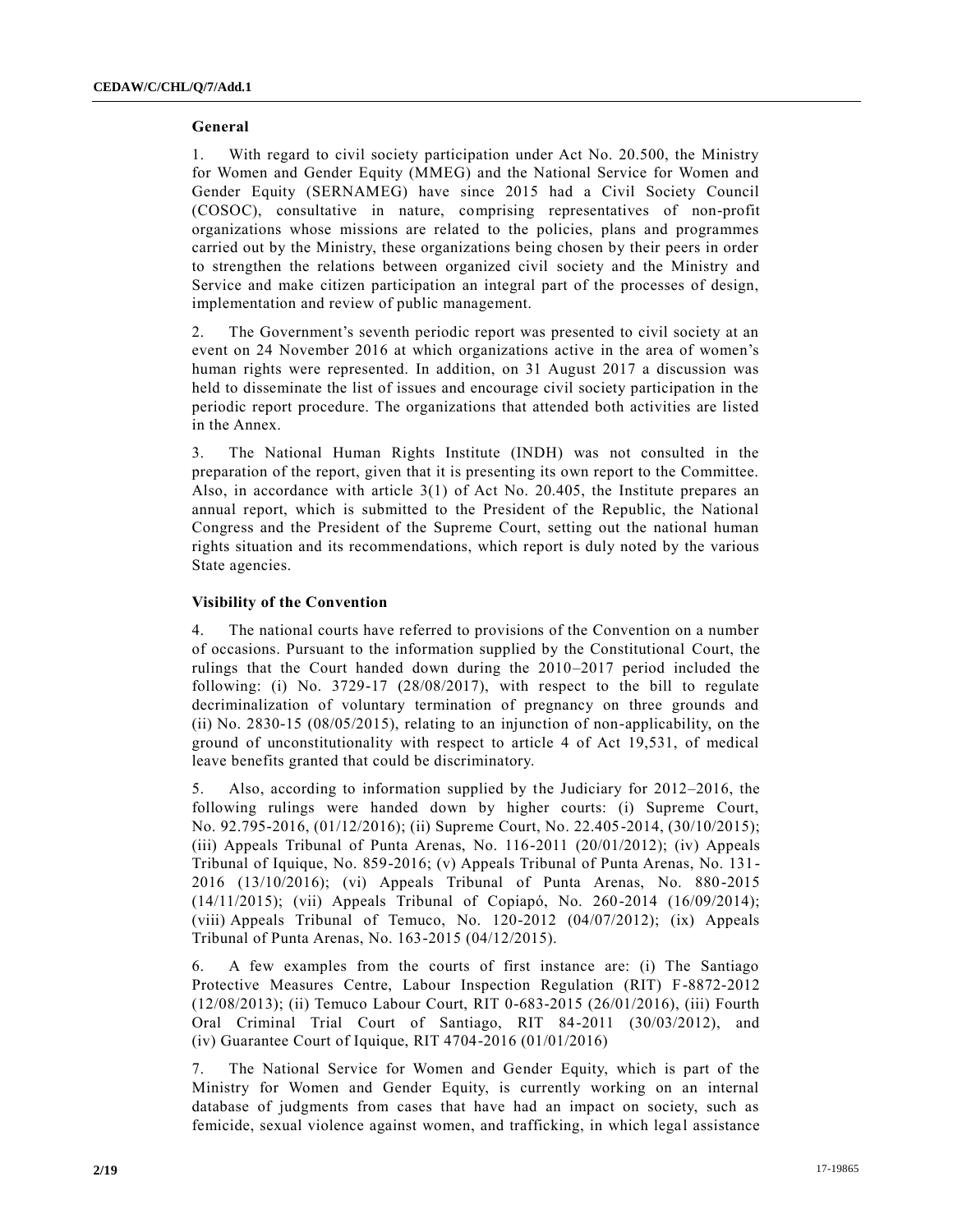has been provided to women and their families, with a view to improving legal assistance procedures.

8. The Convention and its recommendations have been incorporated into capacity development programmes for people in the field of justice. In 2015 a gender and public policy seminar was held (for 80 public officials) at the Chilean School for Investigation Police. An e-learning course was developed by the National Service for Women and Gender Equity, in conjunction with other organizations, on tools to address violence against women; it covers the international standards of the women's human rights system (the Convention of Belem do Pará and the Convention on the Elimination of All Forms of Discrimination against Women). One version of the course is intended for persons working in the health and education sector, while another, designed for those working in the legal sector, covers the international standards in greater detail. In 2016, as part of the second focus, a workshop on judging and acting from a gender and human rights perspective was held, in conjunction with the faculties of law of the University of Chile and Diego Portales University, for: (a) officials from the Public Prosecution Service, with the participation of 21 prosecutors and assistant lawyers from all regions, and (b) judiciary officials, with the participation of 25 family court judges and technical advisers from all parts of the country.

9. During the last quarter of 2017, the National Service for Women and Gender Equity will hold workshops with the Forensic Service (SML) and the Investigative Police Force (PDI), respectively, on support for women and research and expertise on the causes of violence against women; and support for women and research and forensic work in cases of violence against women. Both workshops will adopt a human rights and gender perspective, and will be working on the 2013 Latin American Model Protocol for the investigation of gender-related killings of women (femicide/feminicide) of the United Nations Entity for Gender Equality and the Empowerment of Women (UN-Women).

10. The National Service for Minors (SENAME) makes the gender perspective a cross-cutting element in the technical specifications of all courses that it teaches, clearly specifying that perspective throughout their design, implementation and evaluation. Thus, anyone offering the Service training courses for public officials must guarantee that the examples presented and topics dealt with will not reflect sexist attitudes, either in form or content, or undermine the principle of gender equality and equity.

11. In order to incorporate the Convention and the Committee's recommendations into programmes in conjunction with civil society organizations, at the periodic meetings of the MMEG/SERNAMEG Civil Society Council referred to in paragraph 1, matters relevant to the Committee's recommendations were discussed.

12. Moreover, the provisions of the Convention are also incorporated into the content of the women's training activities offered by the National Service for Women and Gender Equity, such as training workshops, citizens' rights training workshops and in the regional leadership schools of the Women, Citizenship and Participation programme. They are also incorporated, as content pertinent to the institutional legal framework, in the awareness-raising and training activities carried out in both the public and private sectors.

13. In 2016, the first Decalogue of Rights in Cases of Violence against Women was completed by the Executive Branch, the Public Prosecution Service, the Judiciary and the Office of the Public Defender (DPP), in accordance with the standards of the Convention of Belém do Pará and the Convention on the Elimination of All Forms of Discrimination against Women. This was then put in poster format and distributed to all institutions, at national and regional level, to be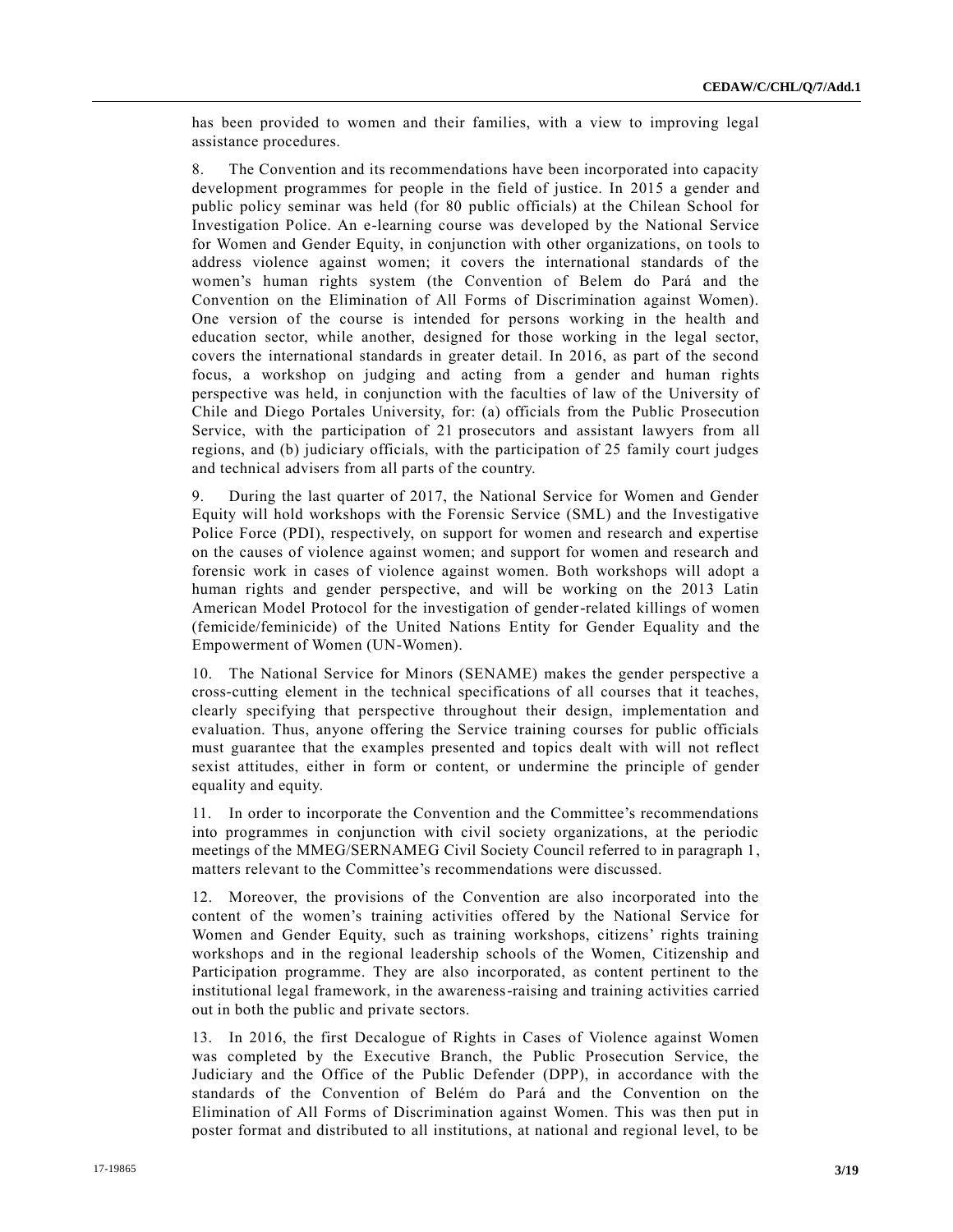displayed wherever support was provided to women. That same year, the Ministry for Women and Gender Equity and the Ministry General Secretariat of Government (SEGEGOB) presented their Illustrated Guide to Communications Free of Gender Stereotypes for public institutions and the community at large, to stimulate reflection on how the media reproduce gender stereotypes; this too complied with the standards of the Convention on the Elimination of All Forms of Discrimination against Women. The Guide seeks to raise public awareness and gener ate a culture of countering discrimination.

# **Constitutional, legislative and institutional framework [Sustainable Development Goal targets 5.1, 10.3 and 16.b]**

14. The bill (Bulletin No. 2667-10) approving the ratification of the Optional Protocol to the Convention on the Elimination of All Forms of Discrimination against Women has reached the second stage in the prescribed constitutional procedure, consideration by the Senate Foreign Affairs Committee.

15. As regards the concept of equality and the relevant recommendation of the Committee [\(CEDAW/C/CHL/CO/5-6,](https://undocs.org/CEDAW/C/CHL/CO/5-6) para. 11), the Political Constitution of the Republic stipulates, in article 19, paragraph 2, that "men and women are equal before the law". That principle is embodied in article 2 of Act No. 20.820, which stipulates that the Ministry for Women and Gender Equity shall promote equality of rights between men and women and shall endeavour, in keeping with the concept of equality as defined in the Convention, to ensure the full participation of women in the cultural, political, economic and social spheres, as well as the exercise of their human rights and fundamental freedoms.

16. In addition, the Ministry General Secretariat of Government is conducting dialogues with civil society and academia to collect proposals, with the goal of generating a document with amendments to Act No. 20.609, which covers discrimination against women. The information will be gathered by the Social Organizations Division in December 2017 and January 2018 through dialogue with citizens and NGO participation. That input will help to generate proposals for reform of Act No. 20.609 to achieve progress towards the implementation of articles 1 and 2 of the Convention.

17. As regards the concept of arbitrary discrimination, 2012 saw the entry into force of Act No. 20.609, whose article 2 stipulates that "arbitrary discrimination shall be understood to be any distinction, exclusion or restriction lacking reasonable justification, made by agents of the State or individuals, that causes deprivation or disruption or threatens the legitimate exercise of the fundamental rights established in the Political Constitution of the Republic or in the international treaties on human rights ratified by Chile and in force, particularly when based on such grounds as (...) sex, sexual orientation, gender identity (...)."

18. Under its mandate as set out in article 3 of Act No. 20.820, the Ministry for Women and Gender Equity is developing its fourth Gender Equality and Equity Plan for 2017–2030, providing continuity with the previous plans developed by the National Women's Programme (1994–2000; 2000–2010; 2010–2020). In developing the Plan, the Ministry is organizing meetings with women countrywide (including trade unionists, women prostitutes or sex workers, domestic workers, girls and adolescents, immigrant, refugee, rural and indigenous women, lesbian and transgender women, women of African descent, young women and older women, women heads of household, women entrepreneurs and students and women with disabilities), as well as meetings with non-governmental organizations and academic bodies, to gain insight into the challenges facing the country in achieving gender equality.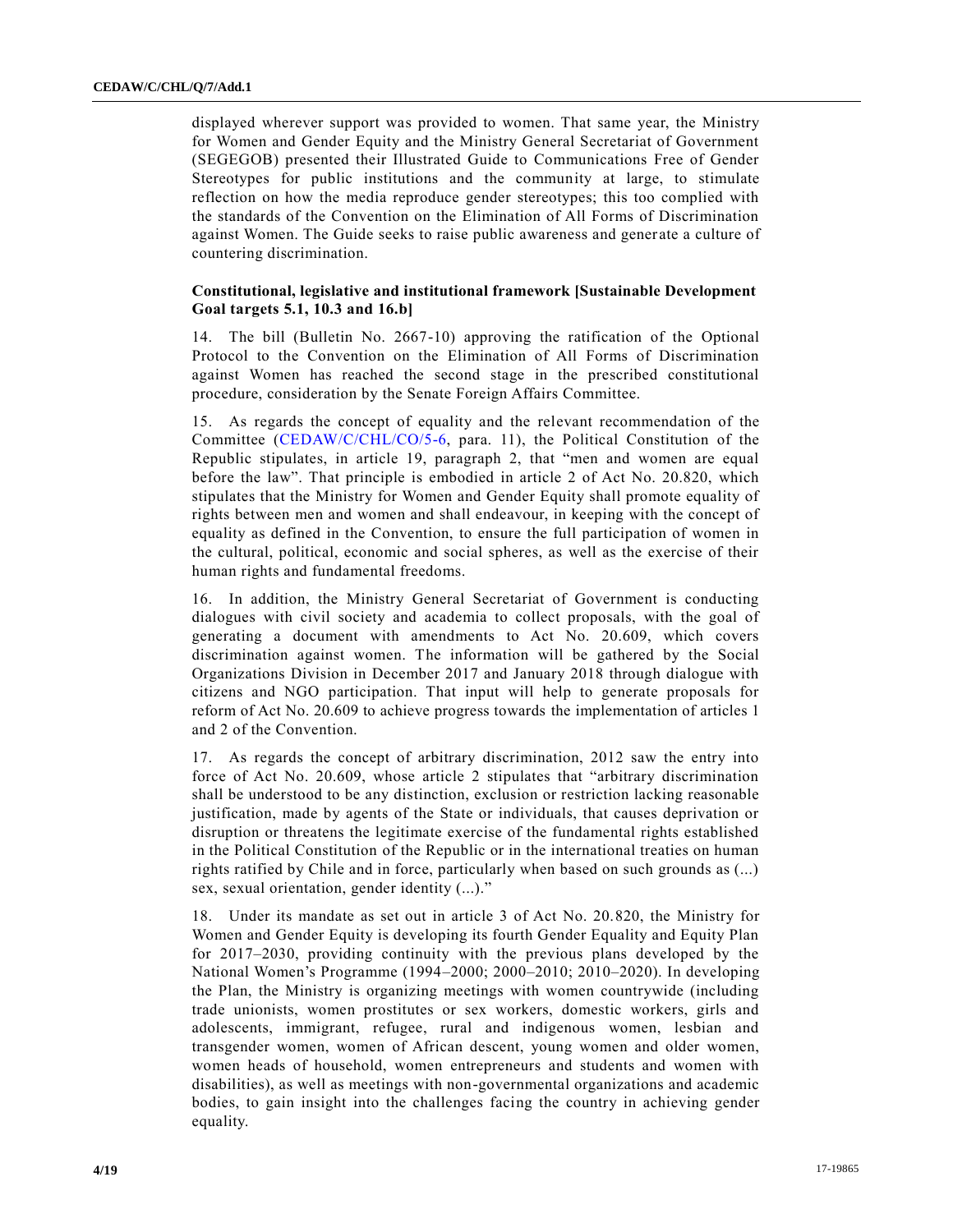# **Access to justice [Sustainable Development Goal targets 5.1 and 16.3]**

## *Promotion of rights*

19. The National Service for Women and Gender Equity is adopting an intercultural and intersectional approach in developing a set of measures to improve basic knowledge of women's rights. These include:

(a) The Women, Citizenship and Participation programme provides training workshops on the exercise of citizenship rights and seeks to motivate women to engage in active citizenship. Its content includes: conventions, treaties, standards and/or international declarations on women's human rights, such as the Universal Declaration of Human Rights, the Convention on the Elimination of All Forms of Discrimination against Women, the Convention of Belém do Pará, the Beijing Declaration and Platform for Action and the Cairo Programme of Action.

(b) The Good Sexual and Reproductive Life programme, which includes a guide in Braille so that non-sighted persons may access it.

(c) The Best Labour Practices and Decent Work for Gender Equality programme, which includes training activities and distributes Chilean standard Nch3262-2012 to publicize the rights of working women. In 2016 3,592 people participated in these activities. It also promotes the creation of trade union networks for gender equality, training union leaders on gender equality and labour rights issues. Altogether, in 2016, 35 partnerships were formed with unions; three workshops were given to train equality officers (a total of 171 officers during the year), 59 awareness-raising talks and/or training sessions, and 18 consultancies and/or working group sessions. Since then, in 2017, the Programme has been devising an e-learning package, to be implemented in the second quarter of 2017 and 2018, containing specific content on women's rights, aimed at improving their access to justice.

20. Similarly, the Public Prosecution Service provides information on victims' rights at its offices, on its website and through a call centre. The Victims' Rights catalogue is available at the Service's offices in Spanish, Mapudungún, Aymara, Rapa Nui, Qawasqar, English, French and Creole. The Working Group on the National Action Plan to Combat Violence against Women, coordinated by the National Service for Women and Gender Equity, has drawn up the Decalogue of Rights in Cases of Violence against Women (para. 13).

21. The Office of the Public Defender, for its part, has undertaken a number of activities aimed at making women's rights more widely known, in citizen participation forums and through specific actions to benefit incarcerated women and their infants and also foreign and indigenous women: six talks were given in 2017 for 48 pregnant and/or breastfeeding women (at penitentiaries in Arica, La Serena, Talca, San Joaquin, Valparaíso and Rancagua); while justice outreach sessions and/or participatory dialogues were conducted, with a high percentage of women participants — 1,224 women, or 62.13 per cent of the total. In addition, the services offered by the legal aid councils include guidance and information for the community at large.

#### *Legal aid for low-income women*

22. There are a number of mechanisms available to low-income women, to afford them access to suitable legal aid, whether through the legal aid councils or the support arrangements of the National Service for Women and Gender Equity.

23. First, the legal aid council provides legal aid, primarily in the areas of family and civil law, to persons within the 50 per cent of the population with lower income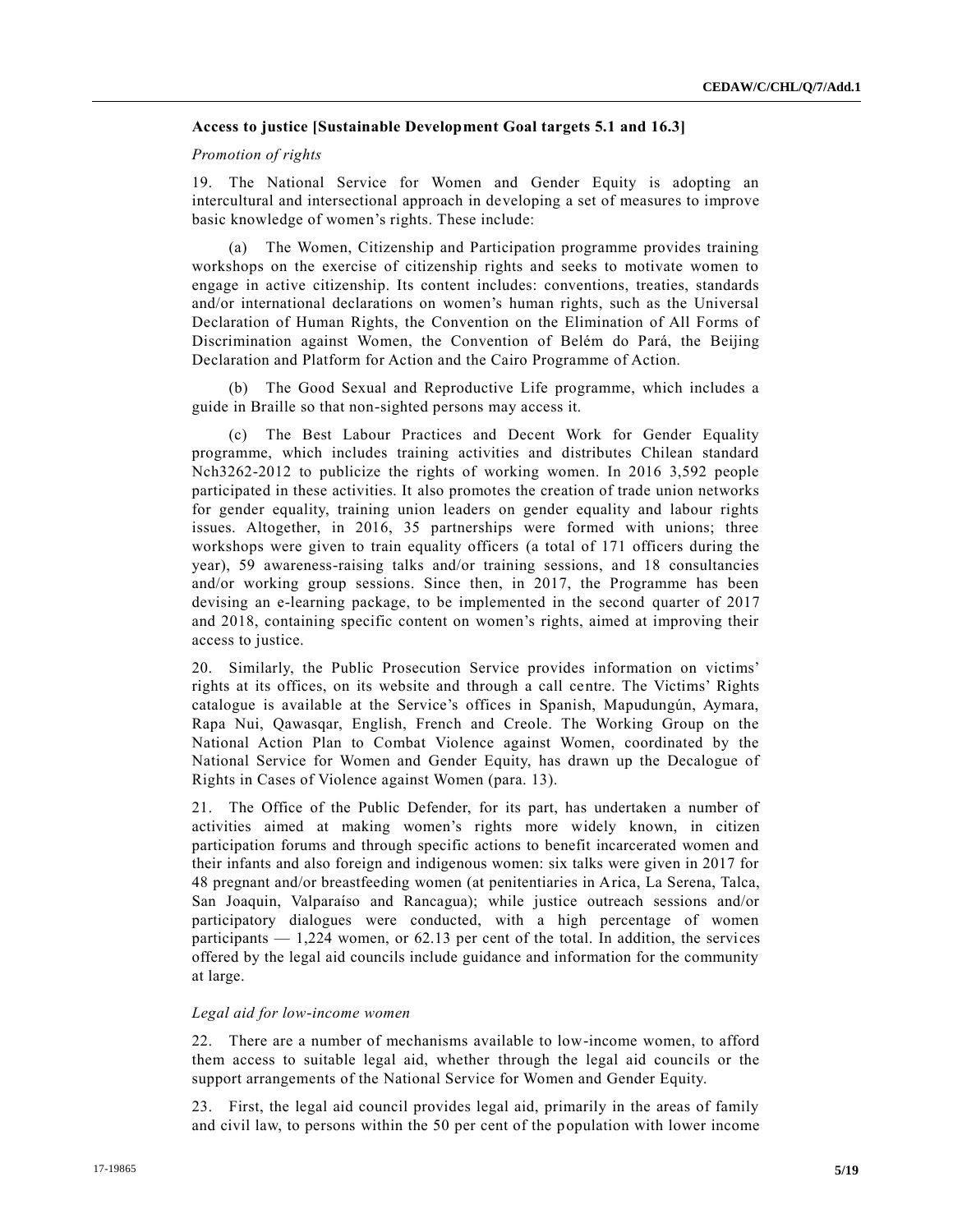or greater vulnerability. Also eligible, on the basis of vulnerability, are beneficiaries of the intersectoral social protection system, victims of violent crimes, victims of domestic violence, beneficiaries of the Programme of Compensation and Comprehensive Health Care, and persons with disabilities. In the area of labour defence, an automatic payment is made to persons with a net monthly income index of 2.36 or less (about one thousand dollars), to beneficiaries of the *Chile Solidario* programme and, in the area of maternity leave, to every working woman whose last rate of pay corresponded to a net monthly income index of 4.72 (about two thousand dollars).

24. Second, the National Service for Women and Gender Equity has care centres women's centres, shelters, and houses for victims of trafficking and sexual violence where women have access to guidance and psychological counselling on legal matters, and where they are informed of their rights and the applicable legislation and offered better tools to address their life situation and achieve greater autonomy. It also provides them with legal aid: to be represented in court cases involving violence, sexual violence, or trafficking for labour exploitation; to apply for security and protection measures; to lodge nullity actions; and to be represented at the Aliens and Migration Department of the Ministry of the Interior and Public (DEM), embassies and consulates for the issuance of visas and other instruments. Further, its Violence against Women unit plans to administer a legal assistance service line for women and their families, at the national and regional level, for cases of femicide and violence against women that gain public notoriety.

## *Legal aid for rural, indigenous and disabled women*

25. With respect to indigenous and migrant women: the Office of the Public Defender has implemented the Protocol on care for indigenous foreign women deprived of their liberty (in Antofagasta, Tarapacá, and Arica the protocol is applied by law clinics); in Arica and Iquique it has set up pilot offices for the defence of indigenous foreign women deprived of their liberty; first-hearing action protocols for women are being developed; for indigenous women, protocols of assistance to indigenous women are applied, while for convicted women there are definitions of the minimum actions for women sentenced to prison terms. The Office of the Public Defender also has 11 facilitators, of different ethnicities, who assist the defenders.

26. Advocacy for indigenous and rural women has been strengthened, with specialized advocacy provided at new offices such as the Mapuche criminal advocacy offices at Collipulli and Nueva Imperial, both of which — like the existing one at Temuco — have on staff a bilingual intercultural facilitator. An office for the defence of indigenous persons has also been inaugurated in the Panguipulli district, and a seminar for intercultural facilitators has been added for the Bío-Bío Region.

27. Of the women receiving assistance at women's centres in 2017, indigenous women accounted for 6.86 per cent, while they made up 6.96 per cent of the total at shelters; the figures were higher in the regions of Aysén (36.36 per cent), Arica and Parinacota (33.33 per cent), Araucanía (16.28 per cent) and Tarapacá (16 per cent). Legal action was sponsored on their behalf in 5.9 per cent of cases by women's centres, and in 3.28 per cent of cases by shelters.

28. For women with disabilities, the National Service for Persons with Disabilities (SENADIS) has developed a programme on access to justice for persons with disabilities, under which a network of collaborators in the area of justice has been created (legal aid councils nationwide: Tarapacá, Valparaíso, Metropolitan an d Bío-Bío, university clinics, some NGOs), providing free specialized legal advice that takes the disability factor into account. It also provides training for persons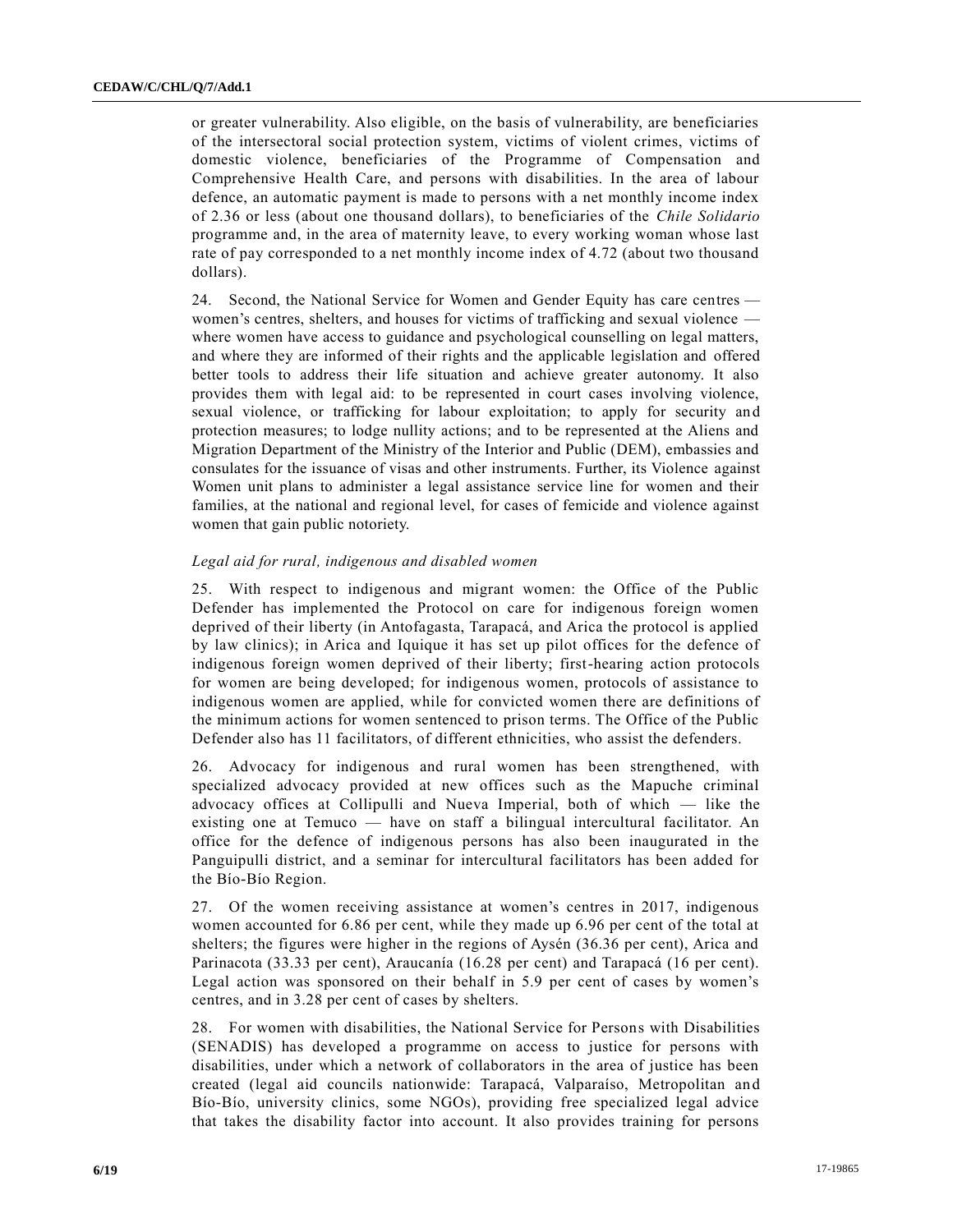holding important posts in the administration of justice system. In 2015 work was done with 36 public and private organizations involved in the administration of justice, while the number rose to 41 in 2016.

29. In order to provide appropriate advocacy for persons with a cognitive impairment, especially those deprived of liberty (in a prison or medical facility), in 2016 the Ministry of Justice and Human Rights (MINJU) set up a specialized mental health defence line; the project is still in its initial phase.

30. Finally, the National Service for Women and Gender Equity is currently working to extend its existing agreement with the National Service for Persons with Disabilities, to enhance legal support for women with visual, auditory, and cognitive disabilities. Of all court cases sponsored by shelter staff in 2017, 2.9 per cent were on behalf of women with disabilities; the corresponding figure was 1 per cent at women's centres.

# **National machinery for the advancement of women [Sustainable Development Goal target 5.c]**

31. The mandate of the Ministry for Women and Gender Equity, created by Act No. 20.820 is outlined in paragraph 7 of the seventh periodic report of Chile to the Committee [\(CEDAW/C/CHL/7\)](https://undocs.org/CEDAW/C/CHL/7).<sup>1</sup> The Ministry staff consists of 132 persons, 93 of whom are women (72,72 per cent). The workforce of the National Service for Women and Gender Equity includes 334 women, making up 76.78 per cent of the total of 435 persons. The 2017 budget of the Ministry and the Service, as approved under Act No. 20.981, is 51,350,914,000,000 Chilean pesos (Ch\$). Of that total, Ch\$) 6,571,204,000,000 goes to the Ministry and the regional ministerial secretariats, and Ch\$) 44,779,710,000,000 to the Service and its regional directorates.

32. Act No. 20.820, article 8, established the Interministerial Committee for Equal Rights and Gender Equity, chaired by the Minister for Women and Gender Equity and whose membership consists of 13 legally designated ministers plus the Minister-Secretary-General of Government. Of that number, 6 are women and 9 are men. Its role is to collaborate on the implementation of policies, plans and programmes to foster equal rights for women and men, incorporating the gender perspective into the actions of the State, and its mandate is to implement the gender agenda of the President of the Republic and to monitor compliance with the National Gender Equality Plan. It has no budget of its own.

33. The regional commissions coordinate and link sectoral and intersectoral initiatives to ensure regional implementation of the 2014–2018 gender agenda, incorporating interculturality and local relevance.

34. The Under-Secretariat for Human Rights (SubDDHH), for its part, includes the gender perspective in its programmes and activities. In terms of staffing, of the total number of people who work at the institution, 60 per cent are women, who also account for 70 per cent of management positions. The gender perspective is also incorporated every day into the dynamics of work, the language and discourse used, the bills and regulatory amendments being worked on, and substantive actions that have sought to consolidate the gender perspective within the work of the Ministry of Justice and Human Rights, to which the Under-Secretariat belongs.

35. Among the initiatives taken by the Under-Secretariat are the following: (a) holding of a seminar for justice officials on the equality and non-discrimination principle with an emphasis on sexual orientation and gender identity, in 2016;

<sup>&</sup>lt;sup>1</sup> More information at  $\langle \text{https://www.levchile.cl/Navegar?idNorma=1075613>}$ .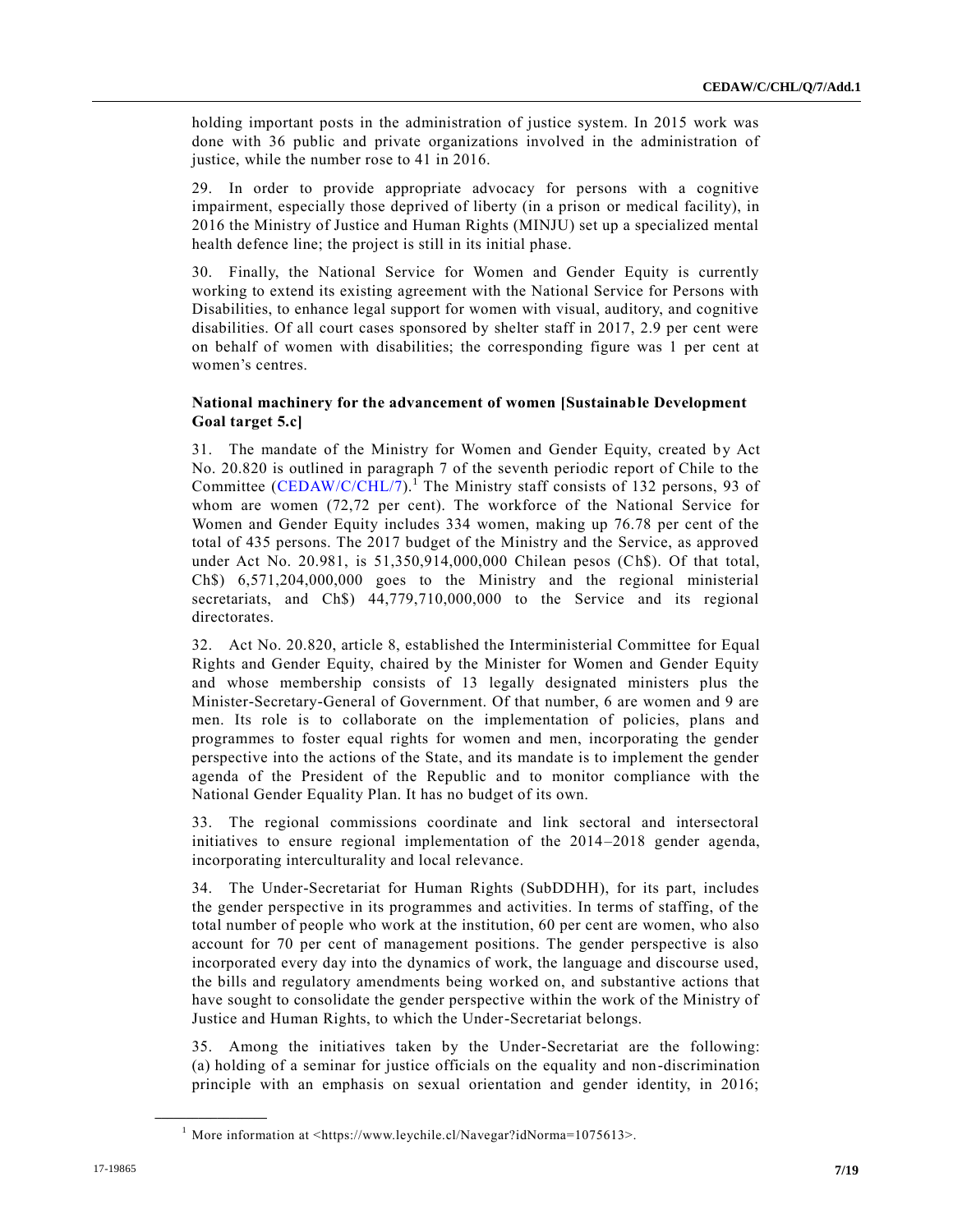(b) incorporation of the gender perspective into the special qualifications regulations and the Ministry of Justice and Human Rights Code of Ethics; and, (c) support for the *Ni Una Menos* international campaigns as well as symbolic actions and awareness-raising on the occasion of the International Day for the Elimination of Violence against Women.

#### **Temporary special measures [Sustainable Development Goal targets 5.1 and 5.c]**

36. As part of its intersectoral legislative work, the Ministry for Women and Gender Equity has proposed that special temporary measures be taken to promote women's participation in decision-making forums, and in particular the Enterprise System (SEP). The Ministry is currently drawing up the 2018–2030 National Gender Equality Plan, in which measures of this kind may be suggested.

#### **Violence against women [Sustainable Development Goal targets 5.2, 16.1 and 17.19]**

37. Bulletin No. 9279-07, which has become Act No. 21.013 (published on 6 June 2017), amends Act No. 20.066 on domestic violence, defines a new offence of illtreatment and increases protection for persons in special situations. The sentence imposed for the offence of "habitual ill-treatment", defined in Act No. 20.066, has been increased by one degree, while the pre-qualification by family courts previously required has been eliminated. The new offence of corporal ill-treatment is intended to protect children and adolescents under 18 years of age, seniors and persons with disabilities.

38. In addition, on 5 January 2017 President Michelle Bachelet tabled in the National Congress a bill on women's right to a life free of violence (Bulletin No. 11.077-07), which is currently at first reading stage in the Chamber of Deputies. The thrust of the bill is twofold: on the one hand it is a general enactment on women's right to a life free of violence, defining the relevant State agencies and their duties and recognizing that violence against women is perpetrated in the context of historically unequal power relationships derived from the different roles assigned to men and women. It also enumerates the various manifestations of violence against women such as physical, psychological, sexual, economic and symbolic violence — that take place in both the public and private spheres.

39. On the other hand, it amends Act No. 20.066 on domestic violence, Act No. 19.968 establishing family courts and the Criminal Code, with the goal of improving the State's current responses to the situation of women victims of violence, and incorporates an article from Decree-Law No. 3,500 to amend the regulations regarding survivor's pensions where one of the legal beneficiaries has been convicted of the murder of the testator or testatrix.

40. To take into account cases of violence against women that currently go unpunished, the Criminal Code amendments contained in the bill establish three new criminal offences: (i) an expansion of the definition of sexual abuse ; (ii) sexual harassment; and (iii) dissemination of images or videos that seriously compromise a person's privacy ("revenge porn"). Further, the current crime of femicide is redefined to include partner relationships with or without cohabitation (dating).

41. The Violence Against Women Indicators System is part of the National Action Plan to Combat Violence against Women. In 2016 it was realized that there was a need to create a unified system, given that there were so many different information sources and indicators. An interactive system for publication of the indicators was developed through a technical assistance agreement with ECLAC. A number of different databases were included, enabling the System (REDATAM) to be populated with violence against women indicators. REDATAM is undergoing final review and should be published in the last quarter of 2017. A user's manual has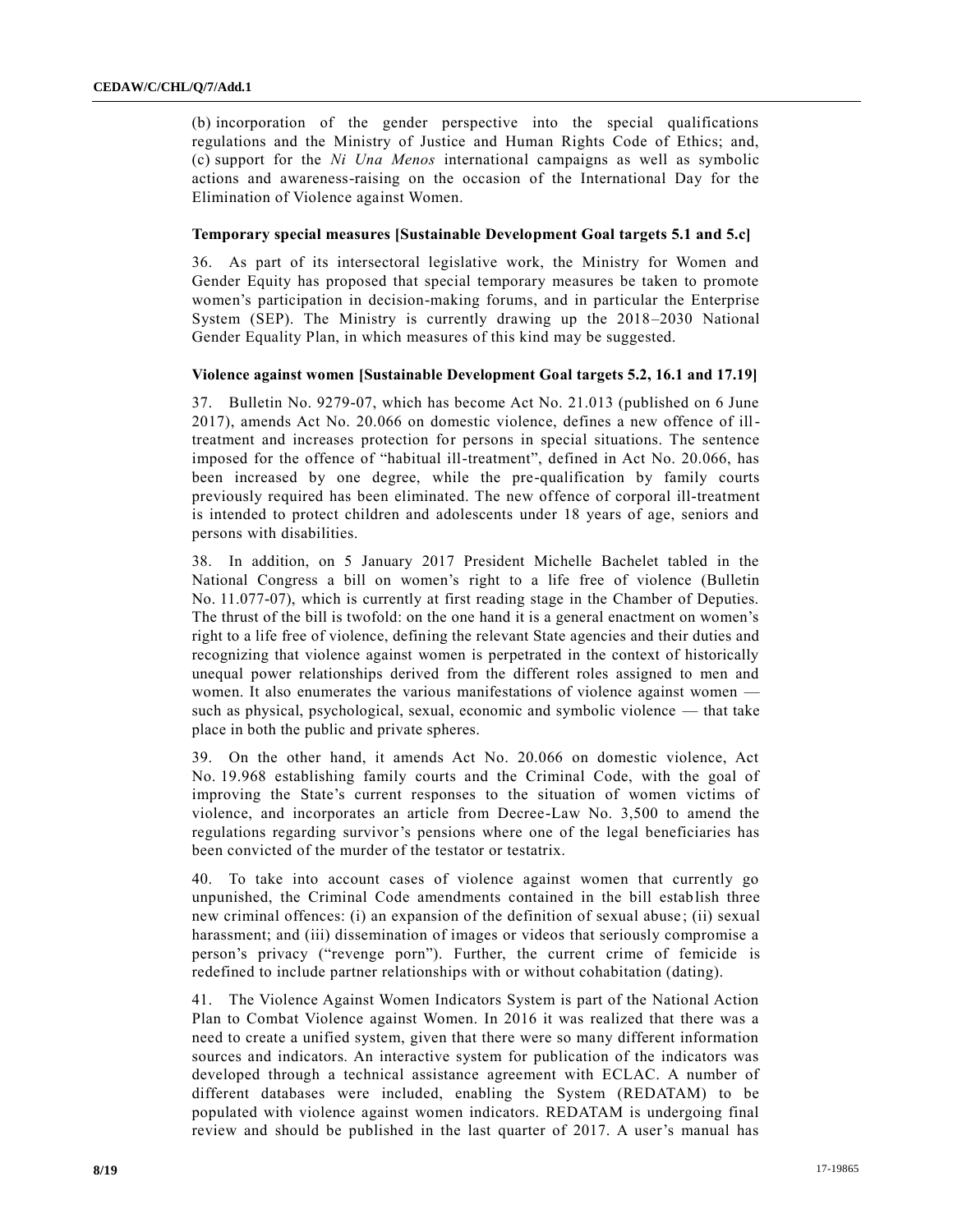been written for the System, together with documents on the indicators, including methodological explanations and glossaries.

# **Trafficking and exploitation of prostitution [Sustainable Development Goal targets 5.2, 8.7, 16.1 and 16.2]**

42. The 2013–2015 National Action Plan against Trafficking in Persons was implemented in the course of the years 2014 and 2015. Having received a positive evaluation, it was subsequently updated for the 2015–2018 period. Its activities are itemized in the annex, section B.

43. With regard to the preventive measures adopted, awareness and training activities — both for migrant women and for public officials — have been carried out by a number of organizations and services, including the Investigative Police Force, ONG Raíces, the National Service for Women and Gender Equity, the Aliens and Migration Department, the Public Prosecution Service and the Executive Secretariat of the Intersectoral Panel on Trafficking in Persons (MITP).

44. The National Service for Women and Gender Equity, for its part, has set up a shelter for trafficked women and exploited migrants that aims to protect women victims over the age of 18; its intake since 2012 has been 45 women. Its role is twofold: protection and care within the shelter; and awareness-raising and training to ensure appropriate care and case detection (793 persons trained to date). In addition, the Public Prosecution Service provides training for specialized prosecutors on offences involving commercial sexual exploitation of children and adolescents, while its Victim and Witness Care Unit offers specialized care for children and adolescents who are victims of sex crimes, which includes an assessment of the risk situation and protection and referral measures for victim assistance.

45. Certain legal aid council units have also organized talks for specific groups of women who work as prostitutes, focusing particularly on the non-discrimination law, to inform them of their rights. They conduct training and provide documentation.

46. In all, counting complaints, investigations, prosecutions and convictions, from 2011 — when Act No. 20.507 entered into force, defining the crime of trafficking in persons — 29 cases have been prosecuted, involving 206 victims. Of that total, 87 (42 per cent) involved women, mainly as victims of sexual exploitation. Up until December 2015 all victims identified were foreigners. In 2016, however, 3 Chileans were found to have been victims of human trafficking for purposes of sexual exploitation. Twelve convictions were handed down, 9 of which involved commercial sexual exploitation and 3 labour trafficking. Under the Intersectoral Protocol on Assistance to Victims of Trafficking in Human Beings, assistance was provided to 105 victims, 29 of whom had been trafficked for the purpose of sexual exploitation. Lastly, the Public Prosecution Service keeps a record of offences relating to commercial sexual exploitation of children and adolescents (see annex, section B).

47. On the basis of judiciary reports it is not possible to provide information on the number of complaints, investigations, prosecutions and convictions for exploitation of prostitution and violence against women working as prostitutes, as there is no specific category that covers all of these offences. Some information is nevertheless given in the annex (section B) on offences where the victim was a woman, together with trafficking- and prostitution-related offences submitted by the Public Prosecution Service. It should be added that the Under-Secretariat for Human Rights will, in keeping with its coordinating role, be setting up an intersectoral working group on women prostitutes with a human rights-based approach.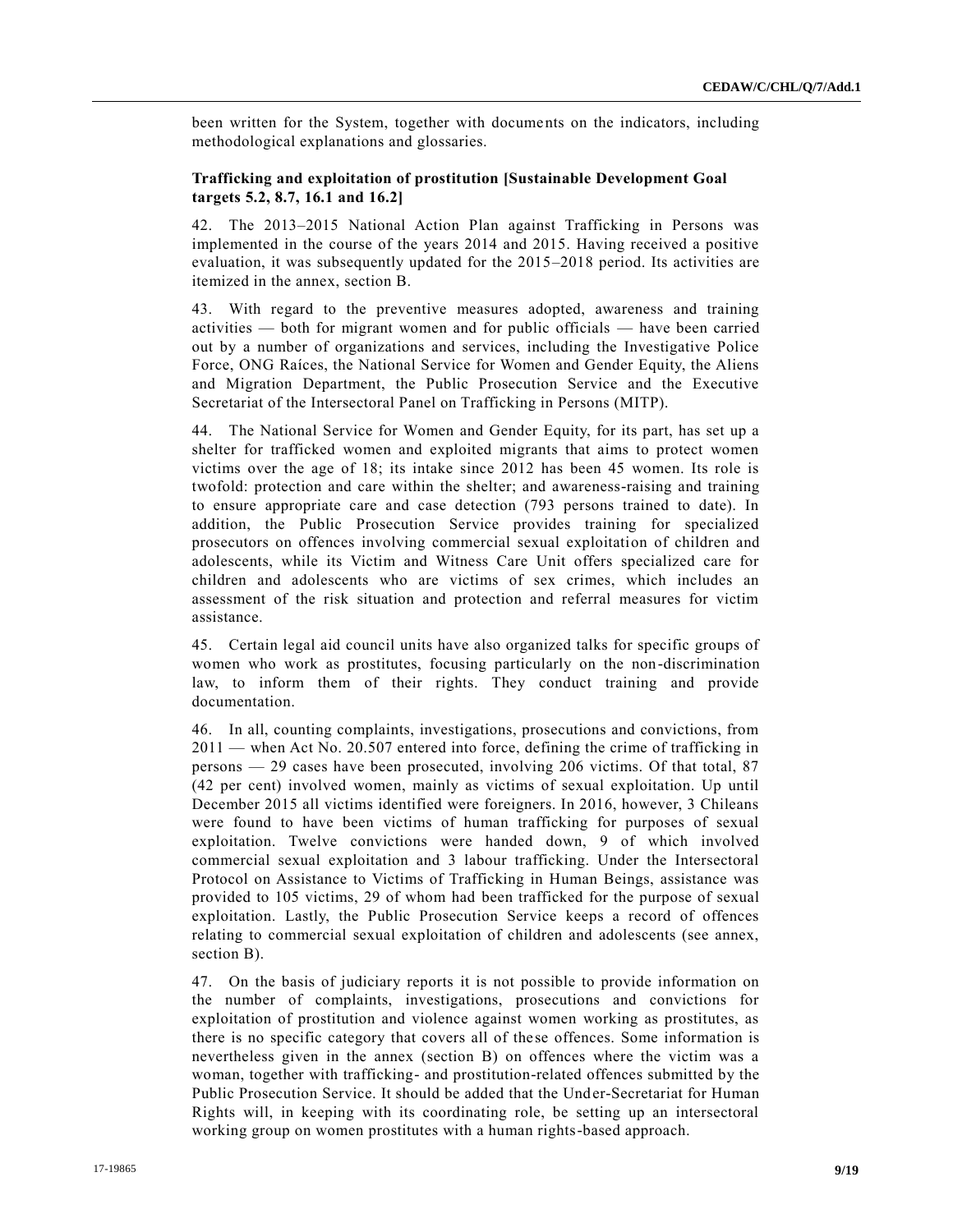# **Participation in political and public life [Sustainable Development Goal targets 5.1, 5.5, 10.2 and 16.7]**

48. Act No. 20.840 replaced the binomial electoral system with a proportional representation system and introduced the requirement of gender parity in the establishment of candidate lists, stipulating that neither men nor women may account for more than 60 per cent of the total number of candidates declared by a political party. That requirement has had an impact on the establishment of candidate lists, both for the Chamber of Deputies and the Senate. The proportion of women candidates for the former went from 19.3 per cent in 2013 to 41.3 per cent in 2017; while for the latter, the increase was from 17.91 per cent in 2013 to 40.9 per cent in 2107. Statistics on how the situation has changed, from 1989 to the present, will be found in the annex, section C.

49. In an effort to increase women's participation in political and public life at the local level, Acts Nos. 20.900 and 20.915 made amendments to the Constitutional Organic Law on Political Parties, establishing a gender parity criterion in the composition of their collegiate bodies to guarantee a minimum of 40 per cent women. Act No. 20.940, which modernizes the labour relations system, establishes the obligation to include in organizations' statutes mechanisms to guarantee that women will serve on their boards. In addition, Act No. 20.881 has incorporated a gender criterion for the collegiate bodies of cooperatives, ensuring member representativeness. in 2013 the participation of women in the boards of State -owned enterprises was only 5 per cent; thanks to the goal proposed by President Michelle Bachelet for 2018, the figure has now reached 41.9 per cent.

50. As regards the representation of women in the diplomatic service, the Diplomatic Academy of Chile has adopted the following measures to increase women's participation: (a) the holding of promotional events countrywide for citizens with post-secondary education, seeking to encourage women to apply; and (b) broadening of the admissible range of professional university degrees or academic degrees for the review of credentials and competitive examinations, for candidates from traditionally feminized careers. In 2014, only 96 applicants were women, whereas there were 187 in 2017, representing 49.73 per cent of the total. More detailed information on past trends in this area will be found in the annex, section C.

51. One of the important measures taken to increase the participation of indigenous women in political and public life has been the bill to create the Ministry of Indigenous Peoples (Bulletin No. 10687-06), one of whose functions will be to collaborate with the National Women's Programme to promote the rights of indigenous women and their inclusion and participation in decision-making.

52. The National Service for Women and Gender Equity has since 2015 been conducting its Women, Citizenship and Participation programme, which consists of three main activities: (a) a training workshop on the exercise of citizenship rights at the local level, (b) dialogue with women members of civil society organizations at the territorial level, and (c) leadership training schools for women who participate in organizations, are social and/or political leaders, or who aim to be. In 2015 and 2016, at the national level, 16,916 women took part. The comparable figure for the first quarter of 2017 was 2,712.

53. In 2016, 813 women attended the leadership training schools. Of these, 112 stood as candidates at the 2016 municipal elections, 189 are active in a political party, 362 have expressed an interest in becoming candidates in the future for an elected position, while 194 said they would be candidates for such a position in the 2020 elections.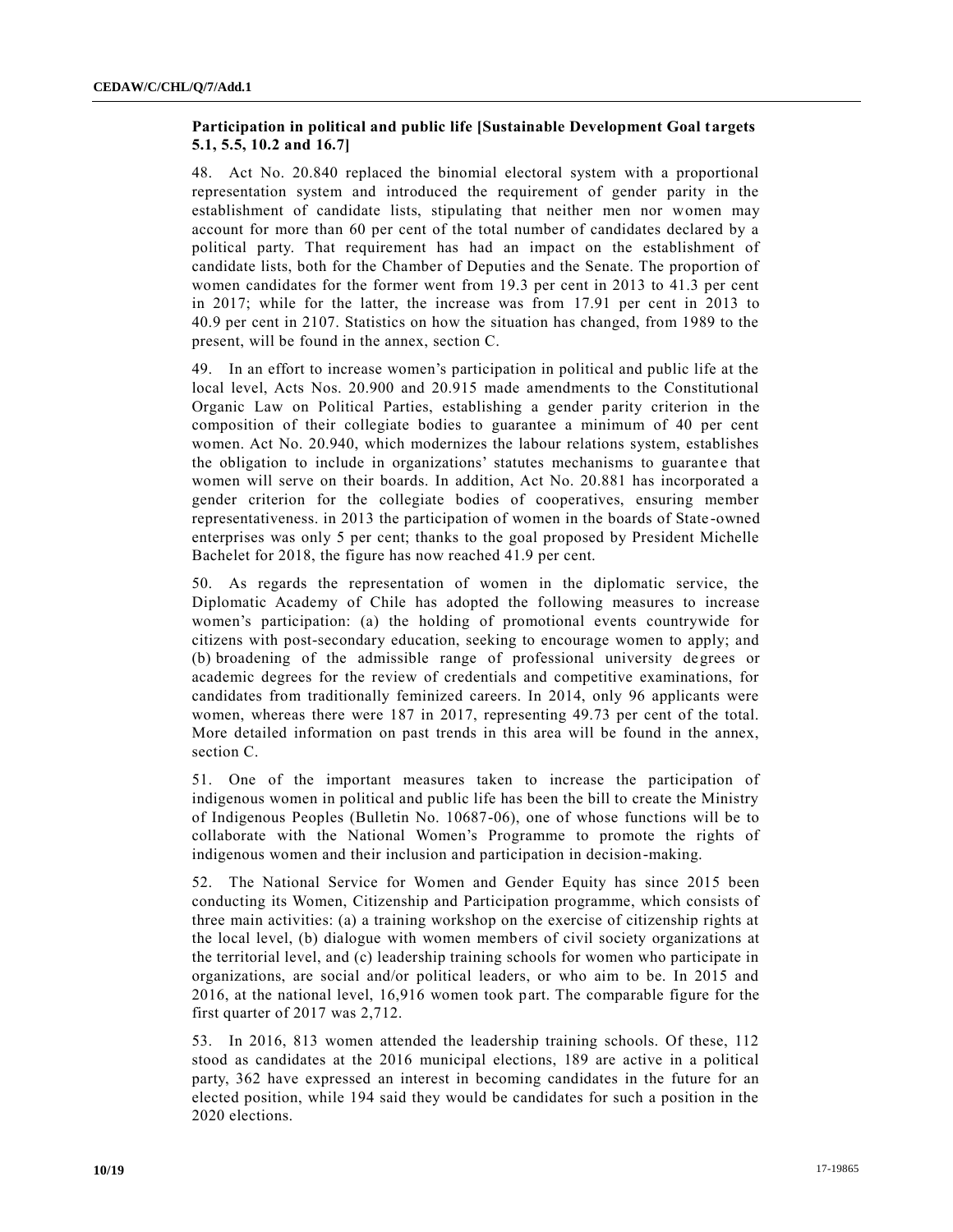# **Nationality [Sustainable Development Goal target 16.9]**

54. The procedure for birth certificate rectification, to regularize the registration of the child of a non-resident alien, is administered by the General Archives Office, a unit of the Civil Registry and Identification Service (SRCel), in conjunction with the Aliens and Migration Department. The procedure begins with an application by the mother or father to the Department, which then sends the information ex officio to the Civil Registry and Identification Service, asking for the granting of Chilean citizenship to a person initially registered with the indication "non-resident alien" on his or her birth certificate. The certificate is located and submitted to the Rectifications Unit, which modifies it, together with the database entry, to establish the person's Chilean citizenship. The procedure takes some ten working days.

55. It should be noted that since 2016 a project called *Chile Reconoce* has been under way. Launched at the Palacio de La Moneda under the high patronage of the President of the Republic, this collaborative intersectoral project is being conducted in the framework of the international #IBelong campaign of the Office of the United Nations High Commissioner for Refugees (UNHCR). The organizations involved were: DEM, the Civil Registry and Identification Service, the National Human Rights Institute, UNHCR, The Human Rights Centre of Diego Portales University, the Migrants' Clinic of Alberto Hurtado University, and the Jesuit Refugee Service; to which, in 2017, were added the United Nations Children's Fund (UNICEF) and the Ministry of Education (MINEDUC). They worked together to identify and assess the children of non-resident aliens, and in the course of 2016 were able to confirm the Chilean citizenship of 100 persons through the simplified procedure.

56. It is not possible to say exactly how many persons' registration was regularized, since the database is dynamic, that is, it is updated daily. Statistics from the Ministry of Justice and Human Rights nevertheless show that between 2000 and 2014 there were 2,821 persons registered as children of non-resident aliens, whereas in December 2016 2,374 persons were so registered, and 2,219 in October 2017.

## **Education [Sustainable Development Goal targets 4.5, 4.7 and 5.c]**

57. The reporting protocol jointly developed by the Ministry for Women and Gender Equity and the Superintendency of Education is at the final stage of development. It provides for reports on students who are pregnant or have given birth and for complaints of violations of rights related to sexual orientation or gender identity and any other type of gender-based ill-treatment occurring in schools. The Superintendency of Education received 40 complaints in 2014, 29 in 2015 and 27 in 2016, relating to pregnancy or maternity discrimination. Only 8 had been received as of June 2017. Administrative sanctions were imposed in only two of these cases; no violation could be proved in any other case.

58. On the basis of the activities of the Gender Unit, which reports to the Under-Secretariat for Education of the Ministry of Education, a 2015–2018 Framework Plan for Gender Equality has been drawn up. The work plan of the Under-Secretariat's Gender Unit has been developed based on four strategic lines of action: (a) enhancing the competencies of officials and actors in the education system through training and promotion of the gender perspective among teachers and management teams; (b) dissemination, awareness-raising and information; (c) production of knowledge and tools; and (d) linkage of organizations at the intraministerial, regional and interministerial level. Details of the activities carried out will be found in the annex, section D. That notwithstanding, it should be noted that training in the gender perspective has been given to education professionals and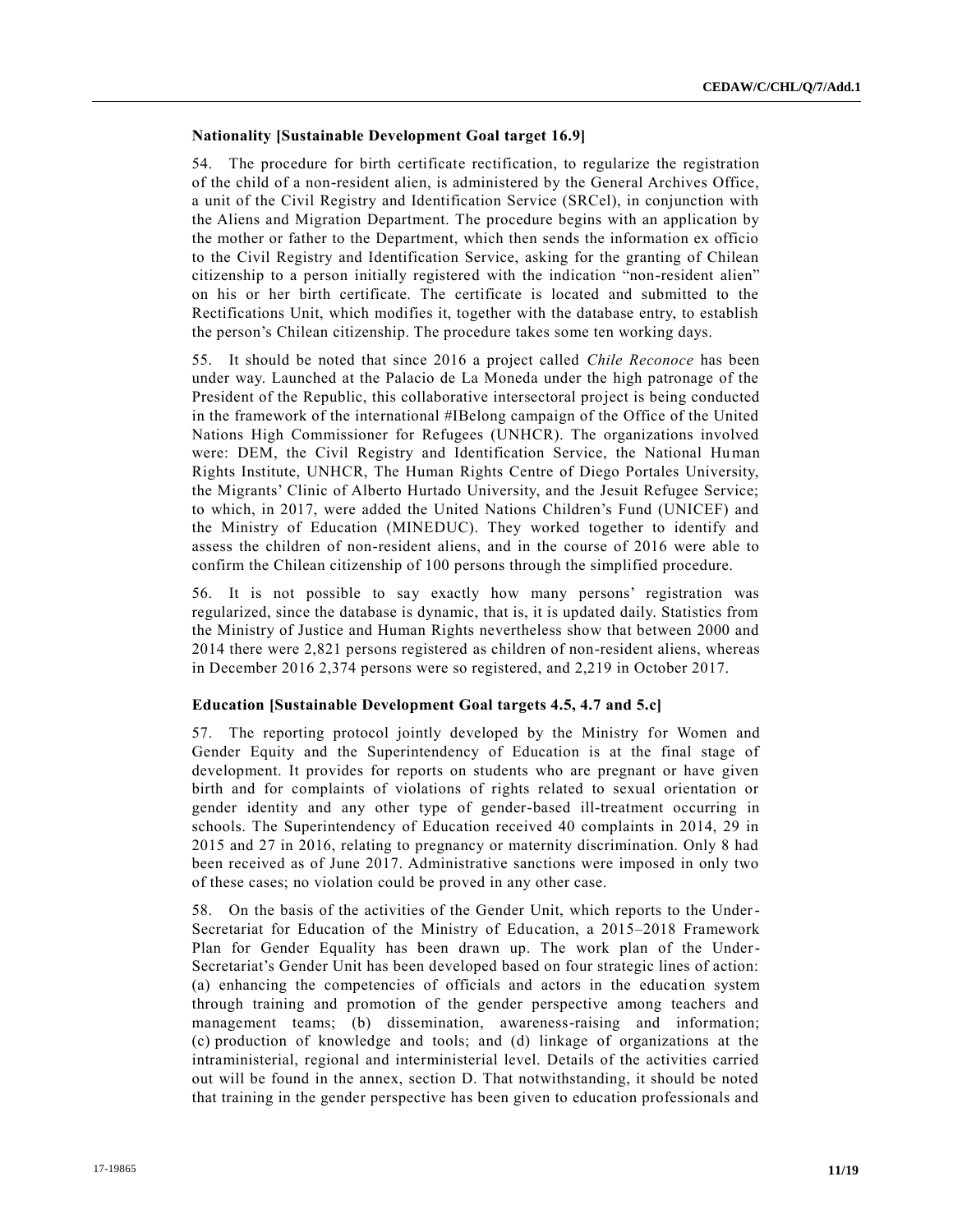that gender officers have been appointed to strategic units of the Ministry of Education.

59. In terms of measures taken to increase the representation of women in non-traditional areas of professional training, and also in technological and scientific disciplines, the Ministry for Women and Gender Equity has carried out communications campaigns to promote women's participation. The #postulaPorTusSueños campaign, which draws attention to the need for more women in the sciences, takes place during the University Selection Test (PSU) submission period; and a campaign for breaking stereotypes included among the stereotypes to be rooted out the misconception that women have no talent for mathematics.

60. In addition, the gender panel of the National Commission for Scientific and Technological Research (CONICYT) also participated in the following actions: the Asia-Pacific Economic Cooperation (APEC) survey of women in science, technology, engineering and mathematics (women in STEM), Girls in Tech talks, and support for an assessment by the Inter-American Development Bank of the nature and economic costs of gender gaps in science, technology and innovation in the Latin America and Caribbean region; and, in 2016, the National Commission for Scientific and Technological Research unveiled two studies on the themes of national experiences in the promotion of promoting women in STEM and international experiences in STEM integration. It is currently organizing the eleventh session of its Gender Summit.

## **Employment [Sustainable Development Goal targets 5.1 and 8.3]**

61. To date, six legal initiatives have been presented (bulletins Nos. 10.576-13, 9.329-13, 9.322-13, 7.954-07, 6.325-13 and 7.167-13) seeking to improve the terms of article 62 *bis* of the Labour Code, which is concerned with equal pay. Of these, the bill contained in Bulletin No. 9.322-13 is the one closest to enactment, having reached first reading stage in the Senate.

62. The enforcement of maternity protection standards is governed by the provisions of Title II under Worker Protection in the Labour Code (Maternity, Paternity and Family Life Protection). According to article 194, those provisions apply to all public administration services, semi-public services, autonomously administered services, municipal services, and all industrial, mining, agricultural and commercial services, establishments, cooperatives or enterprises, whether State owned, partially State-owned, independently managed, municipal or private or belonging to a public or private corporation. The article notes, too, that they apply to all workers who depend on any employer, including those who work at home and, in general, all those who are covered by some social welfare system. In addition, Act No. 20.761 grants working parents the right to feed their children under the age of 2 years.

#### **Health [Sustainable Development Goal targets 3.7 and 5.6]**

63. On 23 September 2017, Act No. 21.030 was promulgated. It decriminalizes voluntary termination of pregnancy on three grounds: danger to the woman's life, foetal non-viability, and pregnancy due to rape. The focus of the Act is women's autonomy. Indeed, the Constitutional Court has ruled that "[...] the mother cannot be considered a mere instrument for the protection of the unborn. Indeed, the legislator cannot, in the name of that primary duty, impose its will on the woman, endangering her life or requiring of her duties that go beyond what is asked of any person. Motherhood is a voluntary act and demands the whole-hearted commitment of the pregnant woman. It cannot be imposed by the State regardless of the cost to the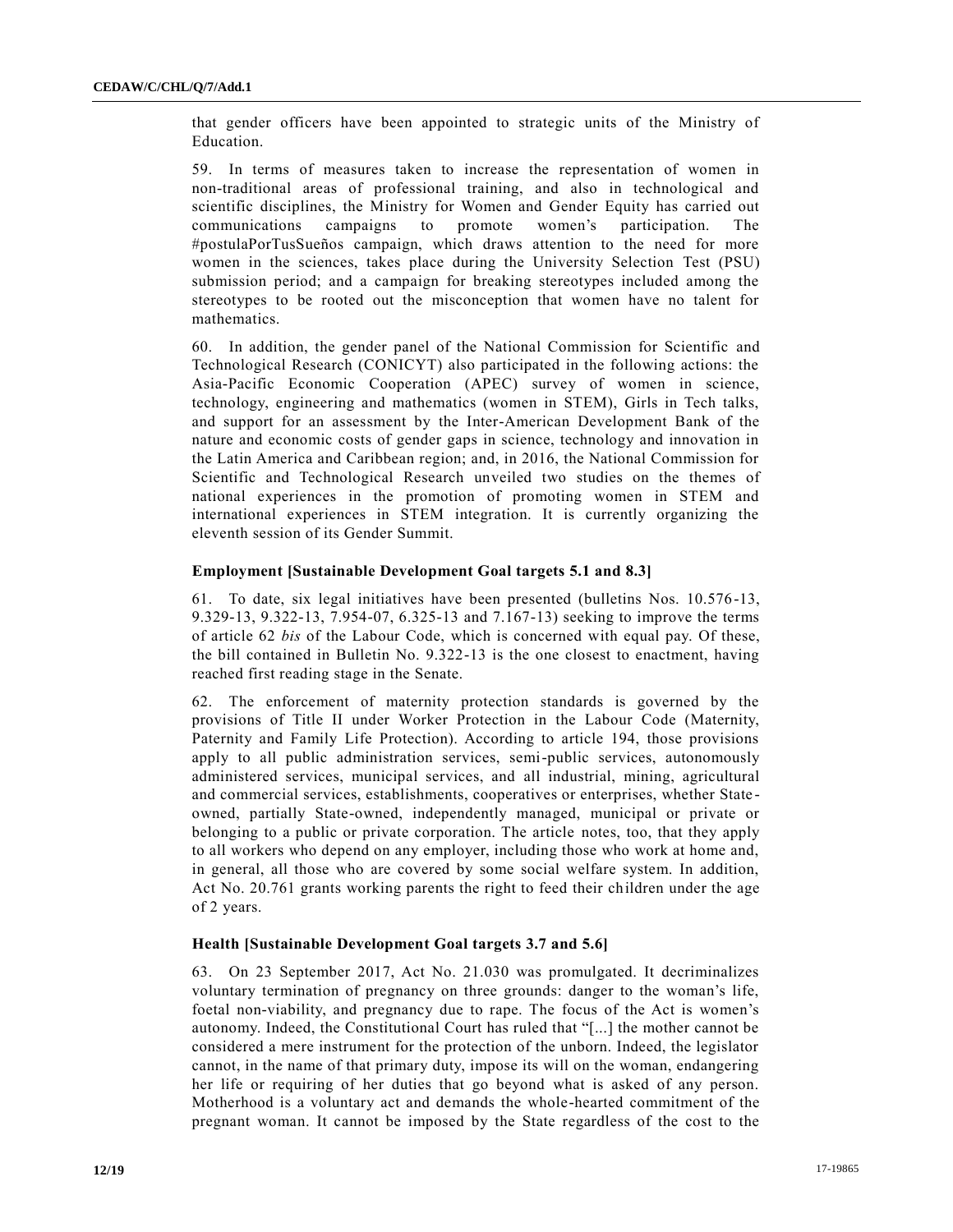woman. She is not a mere instrument." This is in line with the recommendations of, among others, the Committee on the Elimination of Discrimination against Women (see [CEDAW/C/CHL/CO/5-6,](https://undocs.org/CEDAW/C/CHL/CO/5-6) para. 35 (d)), the Committee on Economic, Social and Cultural Rights  $(E/C.12/CHL/CO/4$ , para. 29 (a)) and the Human Rights Committee [\(CCPR/C/CHL/CO/6,](https://undocs.org/CCPR/C/CHL/CO/6) para. 15). A transitional provision of the Act gives the Ministry of Health (MINSAL) 90 days to draw up the decree establishing the relevant health benefits.

64. Moreover, the Supreme Decree on National Fertility Regulation Standards was signed in February 2017. It is currently awaiting approval by the Office of the Comptroller-General of the Republic. It is expected that, by the end of 2017, the dissemination and implementation of the standards in care networks will have begun. The standards provide in particular for contraception in the post-partum and post-abortion periods and increased use of long-term contraceptives in primary health care. They were developed based on the latest scientific evidence, the WHO medical eligibility criteria for contraceptive use (2015), and Act No. 20.418 (which lays down rules on fertility regulation information, guidance and benefits), the rights perspective being taken into account in the delivery of fertility regulation services.

65. The Ministry of Health adopted the following measures to implement the recommendations of the Committee on the Rights of the Child and the Committee on the Rights of Persons with Disabilities regarding the sterilization of women and girls. First, in 2016 the Care Protocol for Women Living with HIV: Sexual and Reproductive Health Benefits was updated and is now in effect in the public healthcare network. The Protocol incorporates sexual and reproductive health counselling for women with HIV, pre-conception counselling and fertility regulation methods, highlighting their voluntary nature. Second, a Letter of Consent for Voluntary Surgical Contraception (VSC) is now in use. It highlights the free and voluntary decision to undergo the procedure.

66. At the same time, the groundwork is being laid for an amicable settlement between the State of Chile and "F.S.", petition P-112-09 to the Inter-American Commission on Human Rights. The Ministry of Health has signalled its commitment to update its Exempt Resolution No. 2326 (30 November 2000), which sets guidelines for health services on female and male sterilization.

67. The National Fertility Regulation Standards referred to in paragraph 64 include a chapter on voluntary surgical contraception, which describes surgical sterilization as an invasive, irreversible procedure causing permanent anatomical changes that must only be used when using a reversible method is not possible, or when it is the method chosen by a person with the capacity to consent.

68. In addition, a proposal has been tabled in Congress for the reform of Act No. 20.584, which regulates people's rights and duties in relation to actions relevant to their health care (bulletins Nos. 10563-11 and 10755-11). It is currently at second reading stage in the Senate. What is being sought is a rights-based reform of the legislation, strengthening the presumption of all persons' capacity and the exceptional nature of incapacity in the area of health.

69. The surgical sterilization of a person with mental disabilities must be requested according to the procedures of Act No. 20.584 and General Technical Regulation No. 71 (Surgical Sterilization in Persons with Mental Illness), approved by Exempt Resolution No. 110 of 2004. That regulation, now being updated, establishes that the Hospital Ethics Committee is responsible for the process, receives the request for records, convenes an interdisciplinary committee and decides to send the records to the National Commission for the Protection of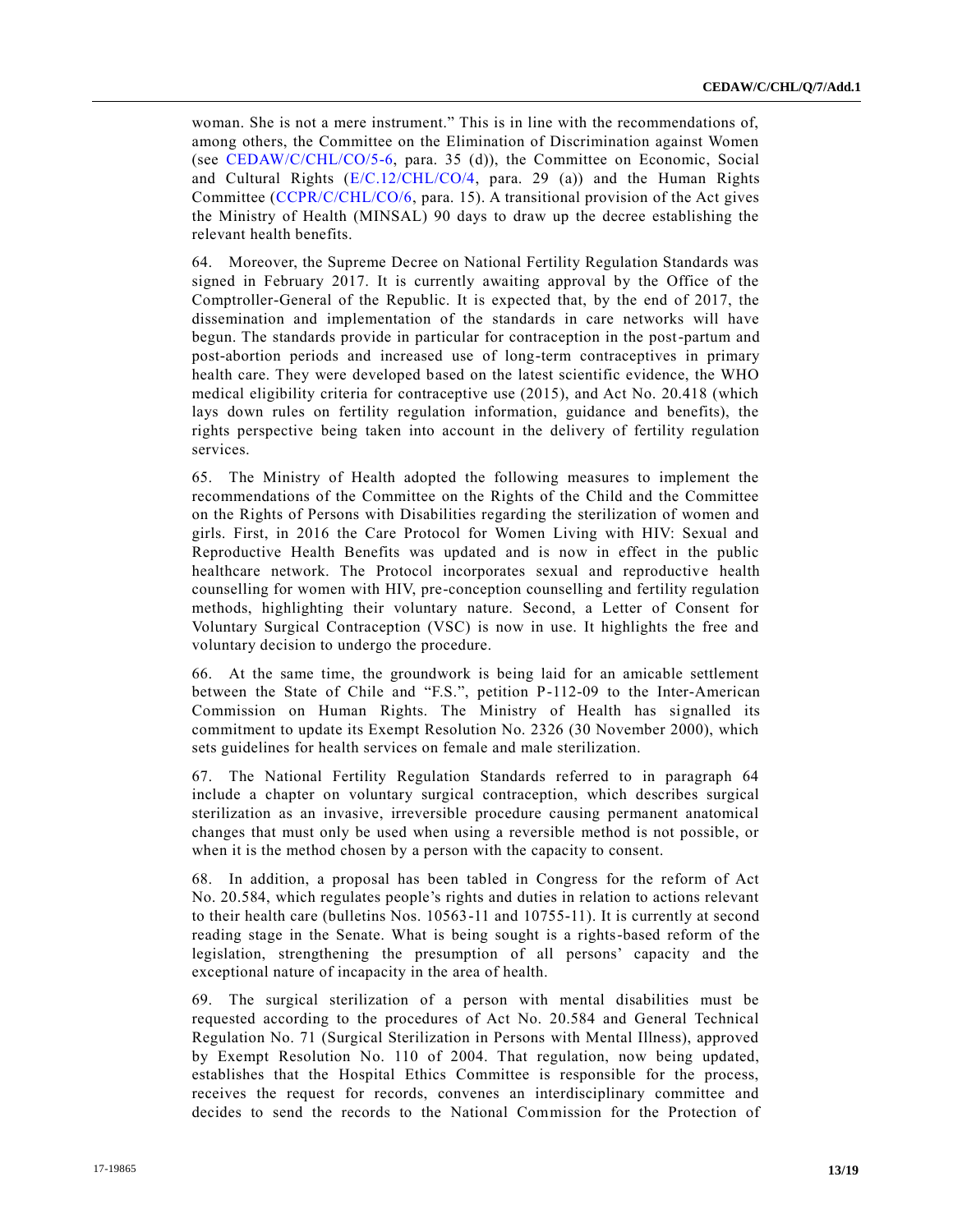Persons with Mental Illness for final resolution. The Regulation forbids the procedure in every case for persons under the age of 18.

# **Economic and social life [Sustainable Development Goal target 16.5]**

70. The State does not agree with the way the question is posed. In its introduction it prejudges the situation of the reporting country with regard to its public procurement system by declaring, based on information unknown to the State, that particular corruption risks exist in Chile.

71. Hence, the question subsequently posed is based on a mistaken assumption about the risks of the public procurement system, which since its inception has fully complied with international standards of transparency and probity. The followin g examples so demonstrate: (i) its recognition by the United Nations Public Service Award in 2007; (ii) in 2009, it became the first public procurement system recognized by the Inter-American Development Bank; and (iii) in 2014 and 2015 it was honoured by the Inter-American Network on Government Procurement for technological innovation in public procurement, assuming the Presidency of the Network in 2015.

72. More evidence thereof is found in the latest World Trade Organization (WTO) Trade Policy Review for Chile, which states that "Chile has a transparent and efficient government procurement system for goods and services, making use of an electronic procurement platform. (…). The authorities consider that in 2013, ten years after it was created, the System had generated savings for the State amounting to a cumulative total of \$681 million, and achieved high standards of transparency and probity."

73. Finally, the Final Report of the Evaluation of Chile's Public Procurement System, MAPS Methodology, dated June 2017, indicates that the system complies satisfactorily with Pillar IV on Accountability, Integrity and Transparency of the Public Procurement System, highlighting Chile as "(...) the country in the region (South America) with the best performance in the rule of law and control of corruption."

74. Without prejudice to the foregoing, the annex (section E) provides an account of the context of the treatment of public procurement and its contribution to the development of important policies to ensure due respect for human rights and women's rights in particular.

# **Disaster risk reduction and climate change [Sustainable Development Goal targets 1.5, 11.5, 11.b and 13.1]**

75. With respect to the Damage and Needs Assessment System instruments, the Ministry of Health is in the final stages of developing the Health Sector Emergency Plan, which will be published in the last quarter of 2017. The Plan incorporates the gender perspective throughout, and in particular in its tools for damage and needs assessment in the health sector at all levels; it recognizes the differences between women and men in the face of disaster situations: levels of vulnerability, access to resources, risk perception, information handling, response to stress, and role within communities and/or family groups, to name only these.

76. As regards the linked effects of climate change and its disproportionate impact on women, the document "Chile's Third National Communication on Climate Change to the United Nations Framework Convention on Climate Change",<sup>2</sup> presented at the Conference of the Parties in November 2016, provides information

<sup>&</sup>lt;sup>2</sup> The document is available on the web: http://portal.mma.gob.cl/wp-content/doc/TCN–2016b1.pdf.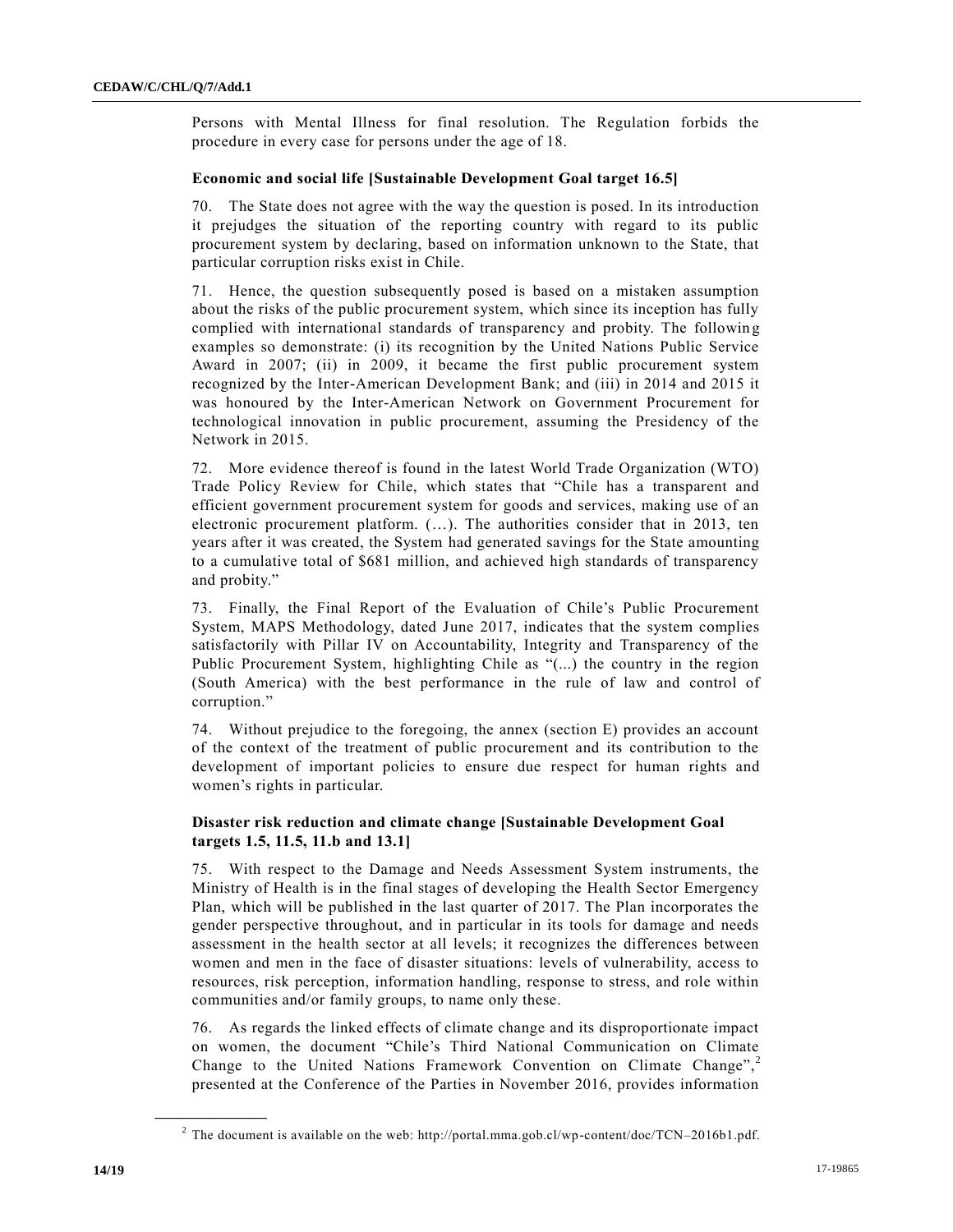on the vulnerability of various sectors. One challenge it faces, however, is the need to incorporate sex-disaggregated information and risk assessments that take the gender variable into account, so as to incorporate such information into adaptation policies; whereas, with respect to natural disasters, the Civil Protection Division does provide sex-disaggregated information on training and emergency impacts, through a biannual and annual report, available in the digital repository of the National Emergency Office (ONEMI). In 2016, 42 per cent of all persons affected by such events were women; while in 2017 this has risen to 56 per cent.

77. The membership of the National Platform for Disaster Risk Reduction, an intersectoral coordination body, is gender-balanced. Likewise, the gender perspective, together with the participation and rights approach, is present across all methodologies and outputs, based on the objectives and actions of the National Strategic Plan for Disaster Risk Management. Among the activities undertaken are the following:

(a) Children and Adolescents Panel;

(b) Incorporation of sex-disaggregated information into Damage and Needs Assessment System instruments;

(c) Emergency personal hygiene kit, meeting Sphere standards, for women, men and children;

(d) Drawing up of gender-mainstreamed recommendations for the Municipal Shelter Management Guide;

(e) Risk management and gender course for public officials with responsibility in those areas, municipalities, civil society organizations and first responders;

(f) Gender mainstreaming in recommendations and documents generated by the Programmes Department, such as Guidelines Nos. 1 and 2 on participatory risk and resources microzoning;

(g) Incorporation of gender content into National Civil Protection Academy e-learning courses.

78. In 2016, under a commitment of the Gender Management Improvement Programme, gender-focused content was added to community participation training (risk and resources microzoning and others). What this means is that the community, based on group experience and reflection, examines its territory and ascertains the threats, vulnerabilities and resources it must deal with, in order to identify and locate the risks involved and work on comprehensive security planning. A guide has been developed, with the explicit participation of women throughout the community participation process, in order to identify and prioritize the risks affecting the community's women, children and men as well as the resources available to them to deal with the various emergencies or disasters that may occur in their places of residence. This process is carried out by the local authority.

# **Indigenous and rural women [Sustainable Development Goal targets 1.3, 1.4, 2.3, 4.5, 4.6, 5.1, 5.5, 5.a, 8.5 and 16.3]**

79. In 2017, according to data from the Youth and Adult Education Unit, 428 indigenous women, or 71 per cent of the total, took part in the Ministry of Education literacy plan, their average age being 54 years.

80. The measures taken to improve indigenous and rural women's access to justice are detailed in paragraphs 25 to 27. The following measures have been implemented to improve their access to education:

(a) Indigenous scholarship: award of a discretionary amount varying by educational level, from Ch\$ 203,000 to Ch\$ 638,000.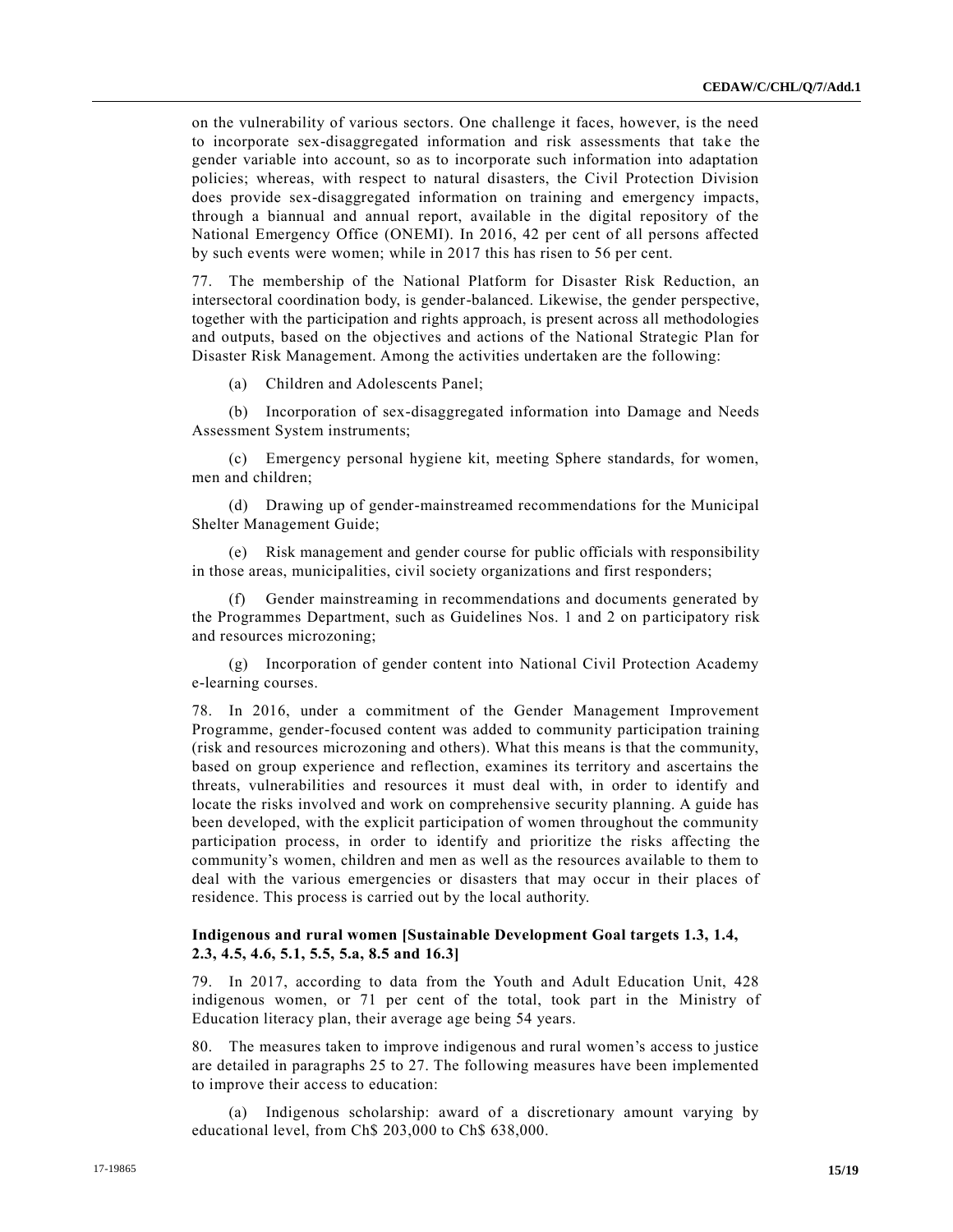(b) Indigenous homes: the programme has 17 homes available in Arica, Iquique, Antofagasta, Santiago, Concepción, Cañeta, Los Ángeles, Temuco and Valdivia.

(c) Indigenous residence grant: award of a cash subsidy for the rental of a residence. In 2016 there were 83,088 beneficiaries; the 2017 projection is for 85,216.

81. In the measures taken to improve indigenous women's access to employment, their traditional role as educators has been identified. Pursuant to Decree No. 280 of 2009, the Indigenous Language Sector has been incorporated into the curriculum, which calls for people able to transmit the indigenous peoples' knowledge. At present 1,200 traditional educators are working in the school system. There are 343 of them working in the establishments targeted by the Bilingual Intercultural Education Programme, or 63.1 per cent of the total. Of these, 69 per cent are working in rural schools and 30.1 per cent in urban schools.

82. On the other hand, the programme "Kume Mognen Pu Zomo Ercilla: Quality of Life and Self-care", conducted by the National Indigenous Development Corporation (CONADI), is intended to reduce the training barriers that prevent Mapuche women over 18 years of age from the municipalities of Ercilla and Currahue from engaging in gainful employment. In 2016, 111 women participated, so there will have been more than 200 Mapuche women in the programme in 2016 and 2017.

83. Among the measures adopted to improve access to health services has been, in 2016, the first national process of participation and consultation of indigenous peoples regarding the proposal for regulations establishing the right of persons belonging to indigenous peoples to receive health care with cultural relevance. At the national level, 430 meetings were held with indigenous peoples, attended by 9,018 persons and more than 1,300 indigenous organizations.

84. One measure to increase women's access to investment was the one undertaken by the Ministry of Social Development, consisting of gender mainstreaming in the National Investment System at the stage of assessment of investment initiatives. This led to the drafting of a document on guidance for gender mainstreaming in investment projects.<sup>3</sup>

85. With regard to the measures implemented to improve indigenous and rural women's access to decision-making and participation in political and public life, a bill has been tabled in Congress establishing the Ministry of Indigenous Peoples (Bulletin No. 10.687-06, now at second reading stage in the Senate). The specific functions attributed to the Ministry include collaboration with the National Service for Women and Gender Equity to promote the rights of indigenous women and their inclusion and participation in decision-making forums. As regards consultation and participation, a participatory indigenous constituent process was carried out between August and December 2016, seeking to guarantee a space of expression for indigenous communities, in accordance with article 7 of International Labour Organization (ILO) Convention No. 160 and Act No. 19.253. More than 17,000 persons participated in that process: in all, 605 meetings were held, 255 being convened and 350 spontaneous, while more than 538 individual contributions were received through the website. Women made up the majority of the attendees in all cases. There were 2,936 women participants in the convened meetings and 5,723 at the spontaneous ones, or 54.8 and 51.3 per cent respectively.

 $3$  This document can be consulted at: http://sni.ministeriodesarrollosocial.gob.cl/download/ orientaciones-para-la-incorporacion-del-enfoque-de-genero-en-proyectos-de-inversion– 2016/?wpdmdl=2291.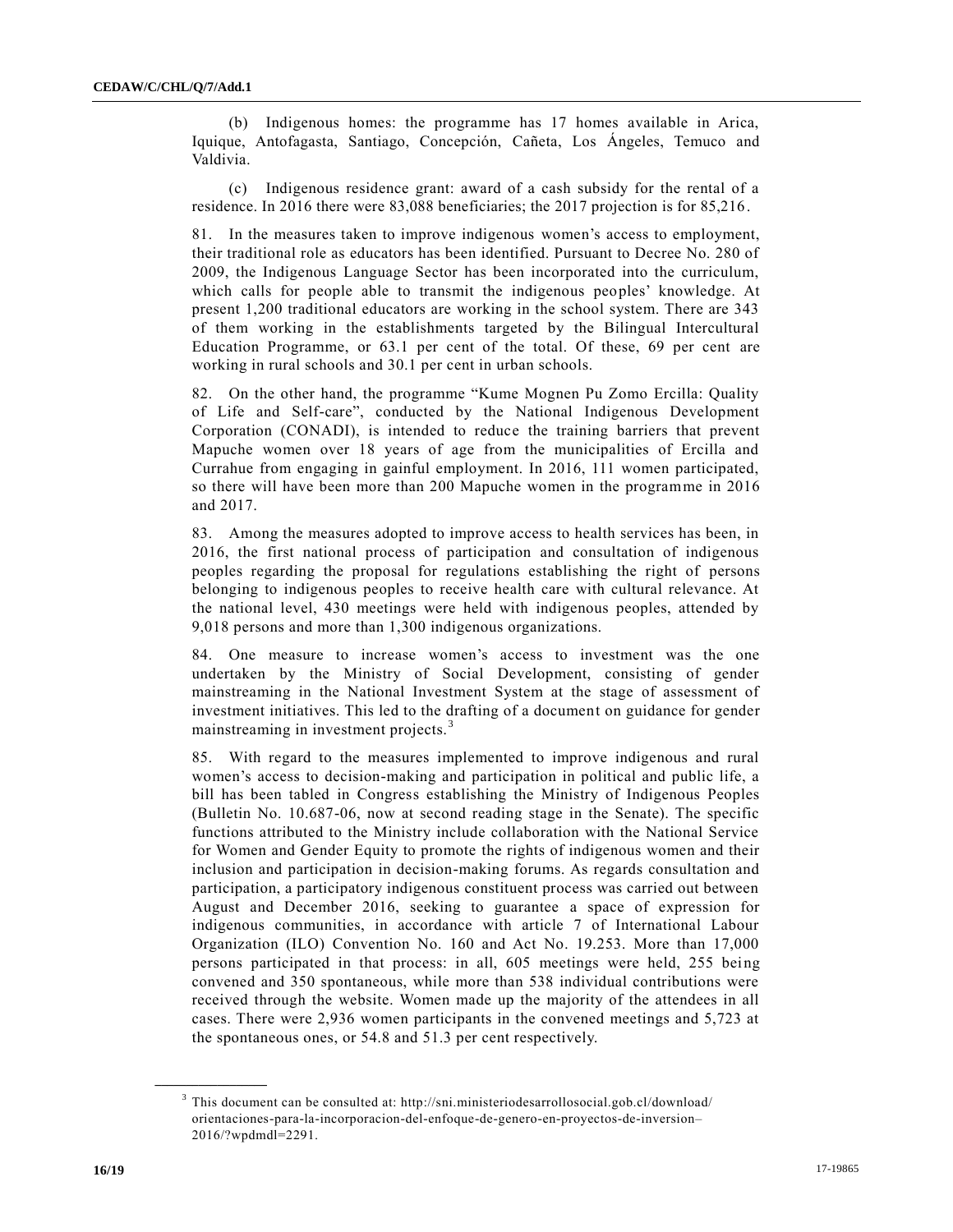# **Women with disabilities and older women [Sustainable Development Goal targets 1.3, 1.4, 4.5, 5.1, 5.4, 8.5 and 11.7]**

86. The proportion of women over the age of 18 who have a disability is 24.9 per cent according to the Second National Disability Study, carried out in 2015, whereas the comparable figure for men is 14.8 per cent. Persons with disabilities represent 20 per cent of the population as a whole. Of persons acting as caregivers for people with disabilities, 73.9 per cent are women, while 26.1 per cent are men.

87. As part of the measures to improve access to education for women with disabilities, the Additional Support and Resource Continuity Plans for students with disabilities in higher education have been adopted, which aim to reduce the barriers in the educational environment by providing a cash payment. In addition, the Early Care Programme seeks to reduce the barriers to social and educational inclusion in early childhood education (with state funding) for children up to 6 years of age having a disability and/or developmental delay. Finally, the National Human Rights Education Network seeks to mainstream human rights education at different levels.

88. Among the measures taken to afford better access to employment to women with disabilities is Act No. 21.015, promulgated in 2017, which encourages the integration of persons with disabilities into the labour market, establishing a quota of 1 per cent of such workers in public bodies and in private companies with more than 100 workers.

89. As part of the measures adopted to improve access to health services for women with disabilities, the Good Sexual and Reproductive Life Unit (SERNAMEG) has developed a collaboration agreement with the National Service for Persons with Disabilities and an intersectoral technical panel has been established on the sexual and reproductive rights of persons with disabilities. In particular, the activities carried out include:

(a) Conduct of four seminars in the metropolitan region and in Maule, Valparaíso, Arica and Parinacota (2017);

(b) Revision of the programme's supporting materials to improve the access and participation of women with disabilities;

(c) Production of materials for the communication of sexual and reproductive rights in Braille (280 booklets);

(d) Conduct of workshops promoting a good sexual and reproductive life (attended by 841 women with disabilities in 2016);

(e) Training for public officials and civil society actors on international standards on sexual and reproductive rights of persons with disabilities, supported by the Office of the United Nations High Commissioner for Human Rights (OHCHR), with the participation of 29 persons from various institutions and organizations (2017).

90. Another measure is the Support Programme for the Implementation of Community Rehabilitation Centres: rehabilitation facilities integrated into the Primary Health Care Network that provide an inclusive, comprehensive communitybased rehabilitation service for adults with disabilities. Moreover, with the passage of Act No. 21.030, the State has made progress in the area of sexual and reproductive rights of women with disabilities, by establishing that in the case of persons with sensory disabilities, whether visual or auditory, as well as in the case of persons with mental, psychological or intellectual disabilities who have not been declared legally incapable but who cannot make themselves understood in writing, alternative means of communication shall be available for them to give their consent.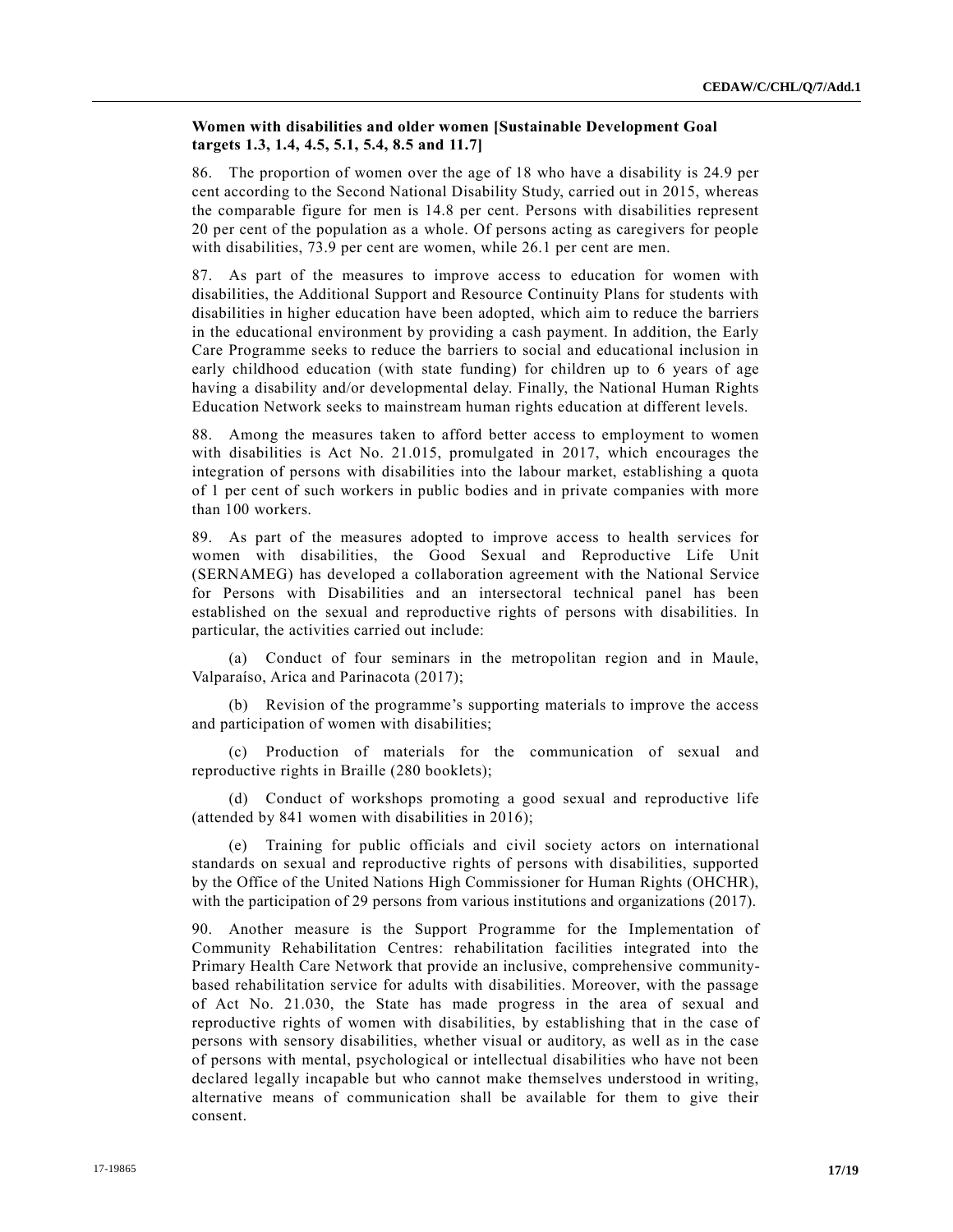91. Among the measures taken to improve senior women's access to health services, SERNAMEG has conducted workshops promoting a good sexual and reproductive life, employing participatory methods, for women aged 50 years and over. In 2016 these were attended by 2,040 women. The themes addressed were sexuality and gender issues; body and self-esteem issues; the body, self-care and gender; prevention; and associated public services.

92. Another measure, intended for women with disabilities and older women, is the creation of the National Support and Care Subsystem, developed by the Ministry of Social Development in conjunction with the National Service for Older Persons (SENAMA) and the National Service for Persons with Disabilities. It comprises universally applicable actions and benefits focused on certain population groups, aimed at households made up of persons over the age of 60 years in a dependency situation, households where there are persons with disabilities, unpaid carers and/or their support network. Upon entry into the system, the Support and Care Needs Assessment instrument is used to determine the needs and the care required. The subsystem implementation phase began in December 2016, in 12 communes in six regions. In 2017 it set up a Local Support and Care Network, a programme to access the system. It is expected that additional communes will be added to the plan in 2017, to reach all regions.

93. With regard to measures taken to improve the situation of older women (in order to comply with general recommendation No. 27 of the Committee on the Elimination of Discrimination against Women), the first step has been ratification of the Inter-American Convention on Protecting the Human Rights of Older Persons — 11 July 2007 — [\(CEDAW/C/GC/27,](https://undocs.org/CEDAW/C/GC/27) para. 29). Secondly, the Ministry of Social Development has employed data disaggregation by sex and age in its statistical information systems, for example in the National Socioeconomic Characterization Survey (CASEN), in the second National Disability Study, and in the preparation of the diagnostic report on the country's status with regard to the sustainable development goals [\(CEDAW/C/GC/27,](https://undocs.org/CEDAW/C/GC/27) para. 30). Thirdly, actions have been taken to promote the rights of older people and protect them from abuse; The Good Treatment of the Elderly programme has been implemented, to inform people over the age of 60 years of their rights; and finally, Act No. 21.013 has been published. It defines a new offence of ill-treatment and increases protection for persons under the age of 18 years, seniors and persons with disabilities [\(CEDAW/C/GC/27,](https://undocs.org/CEDAW/C/GC/27) para. 37).

## **Women in detention [Sustainable Development Goal target 5.1]**

94. The Prison Regulations have been drawn up by the Under-Secretariat for Human Rights, the Under-Secretariat for Justice, the Chilean Gendarmerie (GENCHI), and the Ministry for Women and Gender Equity. In May 2017 it was sent to the Office of the Comptroller-General of the Republic for acknowledgement. The Regulations focus on the rights of persons deprived of their liberty, with a gender perspective, and on social reintegration. It calls for differentiated treatment of children entering detention centres; and it enshrines the principle of equality and non-discrimination, both sex and gender being defined as categories that shall not give rise to distinctions affecting rights.

95. It is an established duty of the Government to pay special attention to the health of pregnant women and new mothers up to one year after childbirth. In addition, in the event of obstetric emergencies or for delivery assistance, women will preferably be transferred in emergency vehicles to the premises of the public health network. During transfer and confinement, women shall be in the custody of female officers only, and in no case may shackles, handcuffs or other similar devices be used. They must also have suitable spaces and facilities to meet their hygiene needs, taking into account their physical characteristics, including